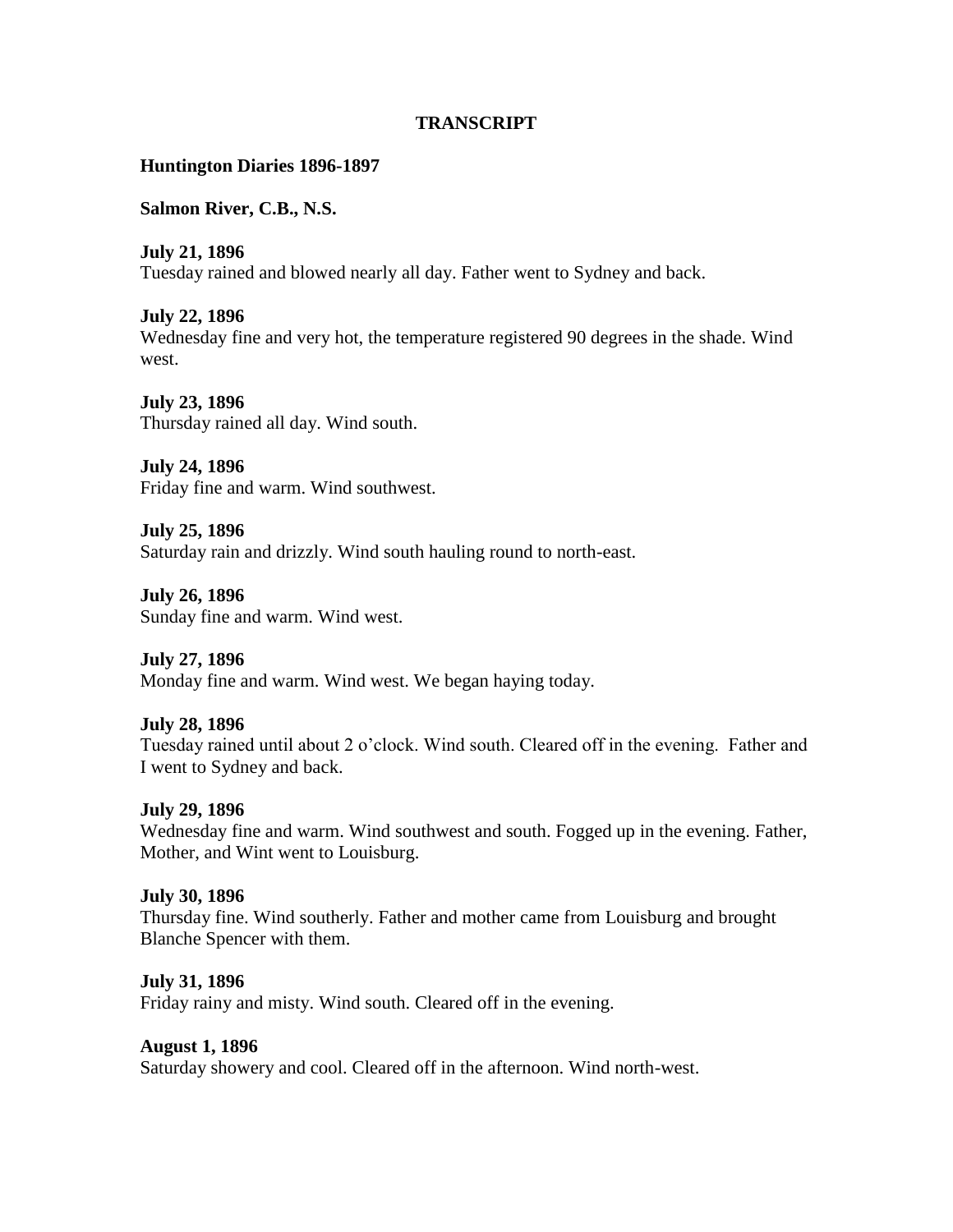#### **August 2, 1896**

Sunday cloudy and dull. Wind southerly. Rained in the evening. Mr. Snelling preached in the church in the morning and evening. Spent the afternoon at Calebs.

#### **August 3, 1896**

Monday misty and cloudy. Cleared off about 2 o'clock. Wind east and northeast.

#### **August 4, 1896**

Tuesday fine. Wind south. Clouded up in the evening and rained during the night.

#### **August 5, 1896**

Wednesday fine and warm. Wind north.

## **August 6, 1896**

Thursday fine, clear and cool. Wind north-east. We had our first mess of new potatoes today.

#### **August 7, 1896**

Friday fine and cool. Wind southwest. Hector McAdam came up in the evening and brought an ox.

#### **August 8, 1896**

Saturday cloudy and dull. Cleared off in the evening. Wind west.

#### **August 9, 1896**

Sunday cloudy and dull. Cleared off at about 11 o'clock and clouded up in the evening and rained during the night. Fred McLean called here on his way to Uncle Alfreds. Blanche Spencer, Maria, Heber and I went to meeting in the afternoon.

#### **August 10, 1896**

Monday cloudy, dull and misty. Wind south. I went down to Mr. MacAdams in the morning and to Rory McDonald's store in the evening.

#### **August 11, 1896**

Tuesday cloudy, dull and misty. Wind east.

#### **August 12, 1896**

Wednesday fine and warm. Wind south. I went to the Post Office in the evening.

#### **August 13, 1896**

Thursday fine in the morning with thunder showers in the afternoon. Wind west coming round to the north east in the evening. We began haying on the meadow above the bridge.

#### **August 14, 1896**

Friday fine and warm. Wind north-east. We finished putting in the upland hay.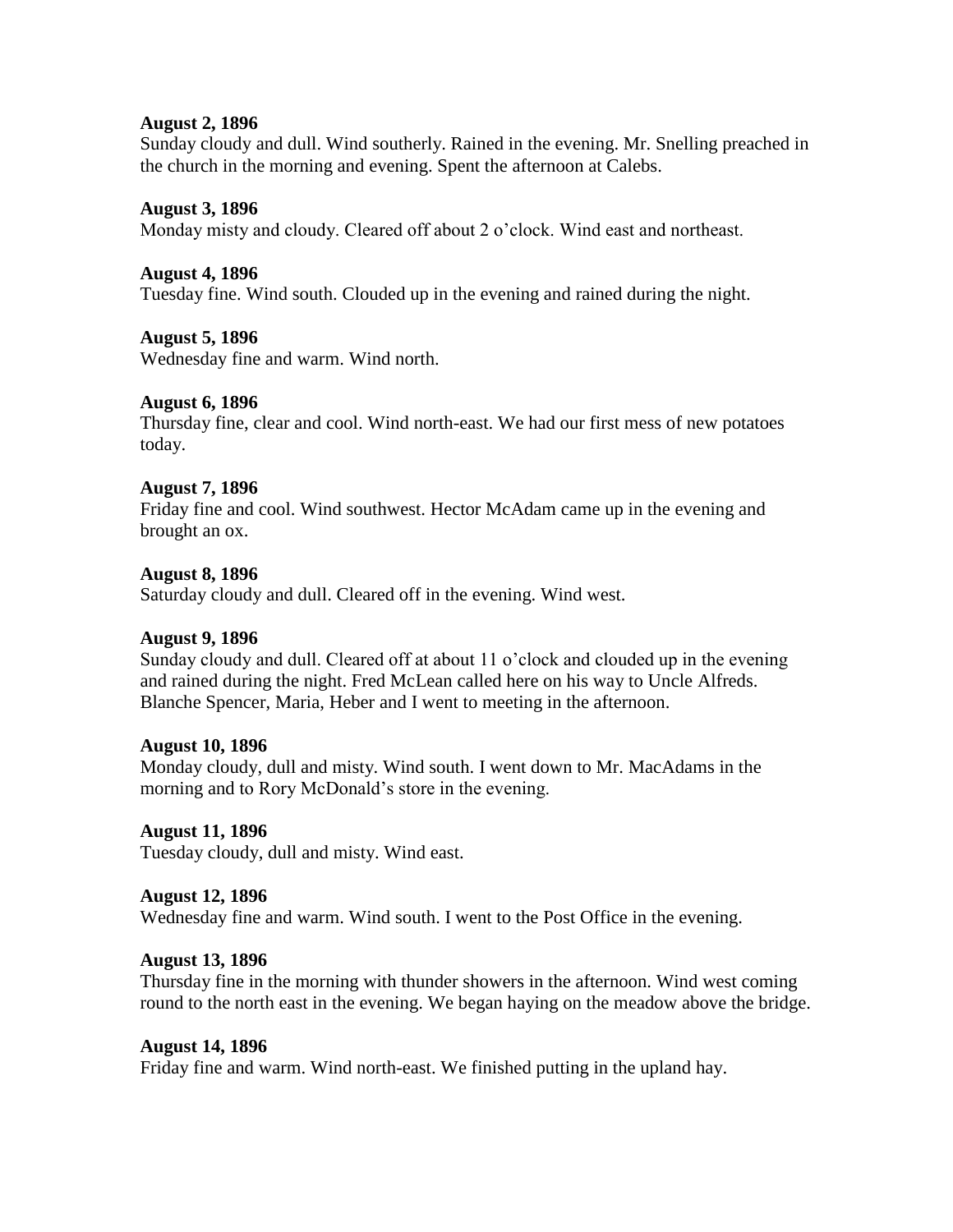#### **August 15, 1896**

Saturday fine and warm. Wind north-east and south. We made the first stack of hay on the meadow above the bridge.

#### **August 16, 1896**

Sunday cloudy and dull. Wind south-east. Maria and Blanche and I went down to Heber's and stayed there till meeting time.

#### **August 17, 1896**

Monday cloudy and dull. Showery in the afternoon. Wind south. Heber and I went up to the Barren for blueberries in the afternoon.

#### **August 18, 1896**

Tuesday cloudy in the forenoon, cleared off in the afternoon. Wind north-east and south. Aunt MaryAnn came up in the afternoon.

#### **August 19, 1896**

Wednesday fine and cloudy. Wind south-west. Father and Maria went to Sydney and back.

#### **August 20, 1896**

Thursday rained in the forenoon. Cleared off about 1 o'clock. Wind west.

#### **August 21, 1896**

Friday fine and clear. Wind west and southwest.

#### **August 22, 1896**

Saturday fine and clear. Wind south. We finished haying above the bridge.

#### **August 23, 1896**

Sunday fine and warm. Wind south. Mr. Snelling preached here morning and evening.

#### **August 24, 1896**

Monday rained all day. Wind south-east.

#### **August 25, 1896**

Tuesday cloudy and misty in the morning, fine and clear in the afternoon. Father went to Gabarus. Wind north-east.

#### **August 26, 1896**

Wednesday fine and warm and clear. Wind north-east and south. Father came from Gabarus.

#### **August 27, 1896**

Thursday cloudy and dull all day. Wind south.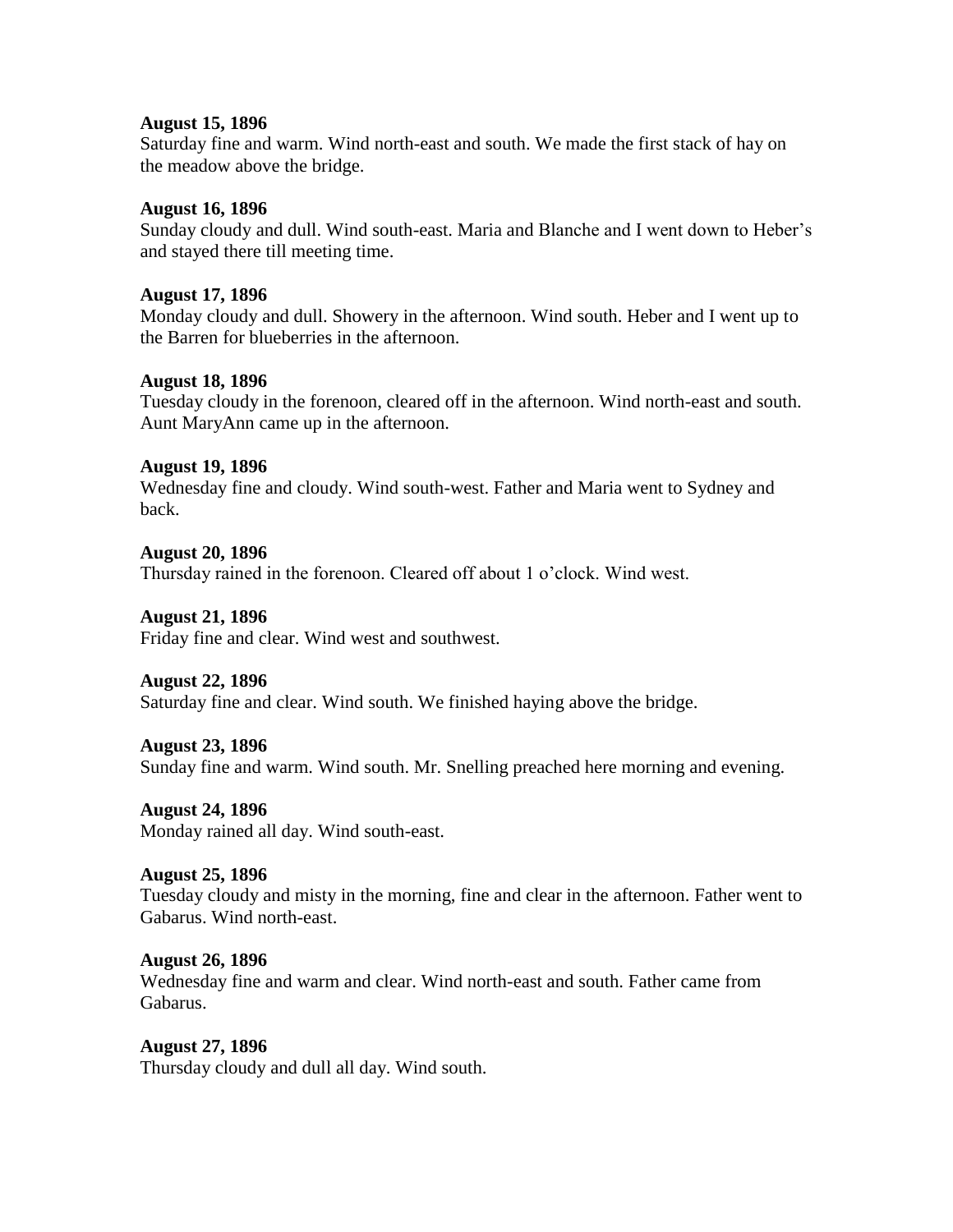**August 28, 1896** Friday rained nearly all day. Cleared off in the evening. Wind south.

**August 29, 1896** Saturday fine and clear. Wind west. Maria and Blanche and I went to Louisburg.

**August 30, 1896**

Sunday fine and clear. Wind west. I spent Sunday in Louisburg and went to meeting to the English Church and came home in the evening and brought Wint with me.

**August 31, 1896** Monday cloudy dull and rainy. Wind north-east.

**September 1, 1896** Tuesday cloudy and dull. Showery in the afternoon. Wind south-west. Father went to Sydney with the wood to send to Oxford.

**September 2, 1896** Wednesday fine and clear. Wind north-west.

**September 3, 1896** Thursday cloudy and dull. Wind south-west. Father and I went to Louisburg.

**September 4, 1896** Friday rained part of the day. Cleared off in the evening. Wind south west.

**September 5, 1896**

Saturday fine and clear and calm. Wind west. The D.W.A. had a picnic at Louisburg. Father and I came from Louisburg in the evening.

**September 6, 1896** Sunday fine and warm. Wind west.

**September 7, 1896** Monday rained all day. Wind south.

**September 8, 1896** Tuesday cloudy dull and rainy. Wind south-west.

**September 9, 1896** Wednesday fine and warm. Wind south-west.

**September 10, 1896** Thursday cloudy and dull. Wind south-west.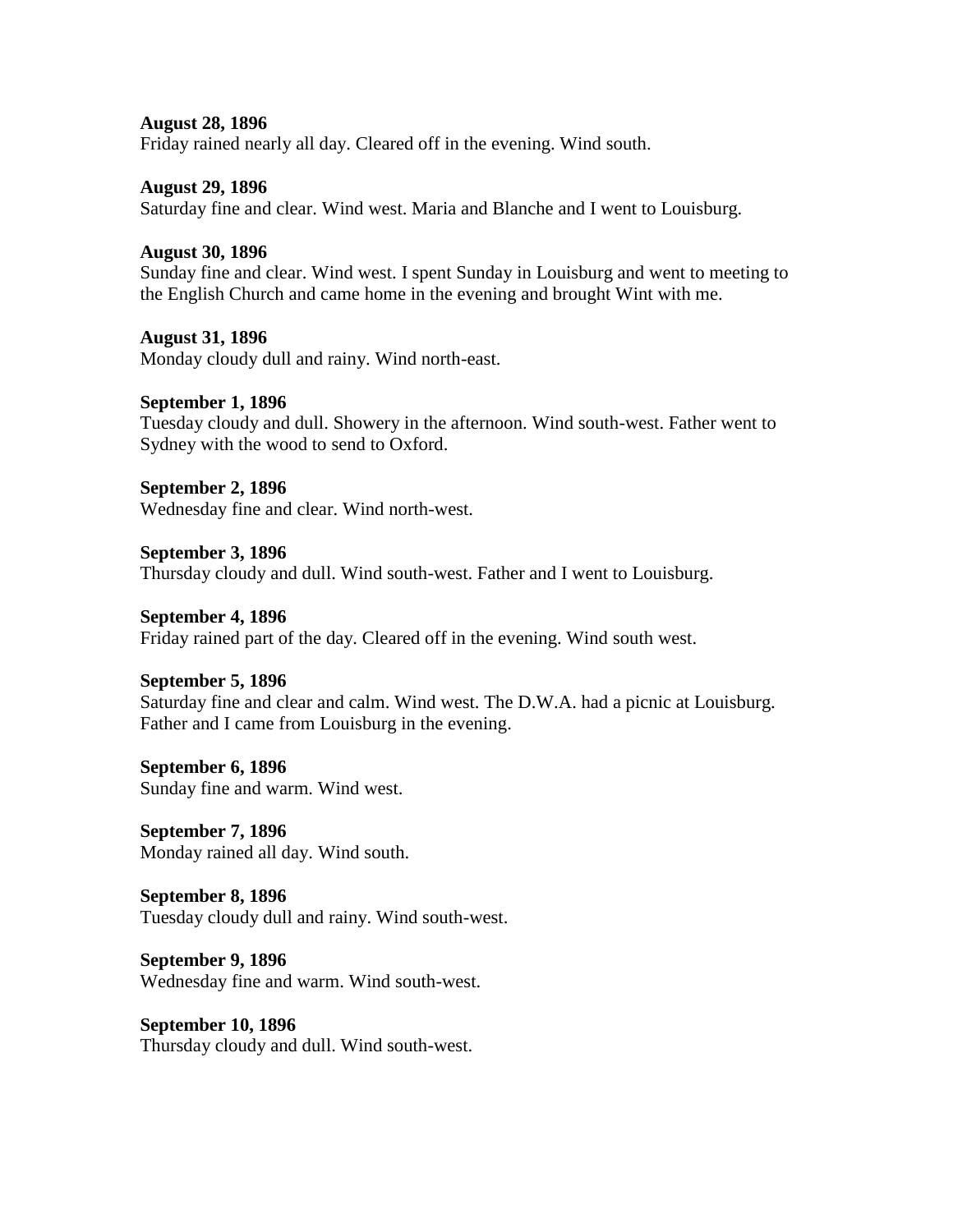#### **Louisburg C.B. September 11, 1896**

Friday dull and misty in the forenoon. Cleared off in the afternoon. Wind west. I went to Louisburg in the afternoon.

#### **September 12, 1896** Saturday fine clear and very hot. Wind west.

# **September 13, 1896**

Sunday fine and cool and cloudy. Wind northeast. I was to meeting in the English Church in the morning and to Sunday School in the Presbyterian Church in the afternoon and to meeting in the Methodist Church in the evening.

# **September 14, 1896**

Monday fine, clear and cool.

**September 15, 1896** Tuesday fine and cool. Wind north.

# **September 16, 1896**

Wednesday fine and clear. Maria and I went to Mira Gut to the Presbyterian Sunday School picnic on the train.

## **September 17, 1896**

Thursday fine and clear. Wind south-west. Grandmother and I went to Lorraine and spent the day there.

# **September 18, 1896**

Friday rainy in the morning, showery in the afternoon with thunder and lightening. Wind south-west.

# **September 19, 1896**

Saturday fine and cool in the forenoon, clouded up in the afternoon and rained in the evening. I was working on board the three masted schooner S.M. Bird, helping to get out the ballast.

# **September 20, 1896**

Sunday rainy in the forenoon, fine in the afternoon. Wind south and north-west.

# **September 21, 1896**

Monday fine and cool. Wind south-west blowing a gale. I was helping to take the ballast and cargo out of the schooner "Jesse at Large".

# **September 22, 1896**

Tuesday fine and warm. Wind south-west. I went up to the Old Town in the afternoon gunning.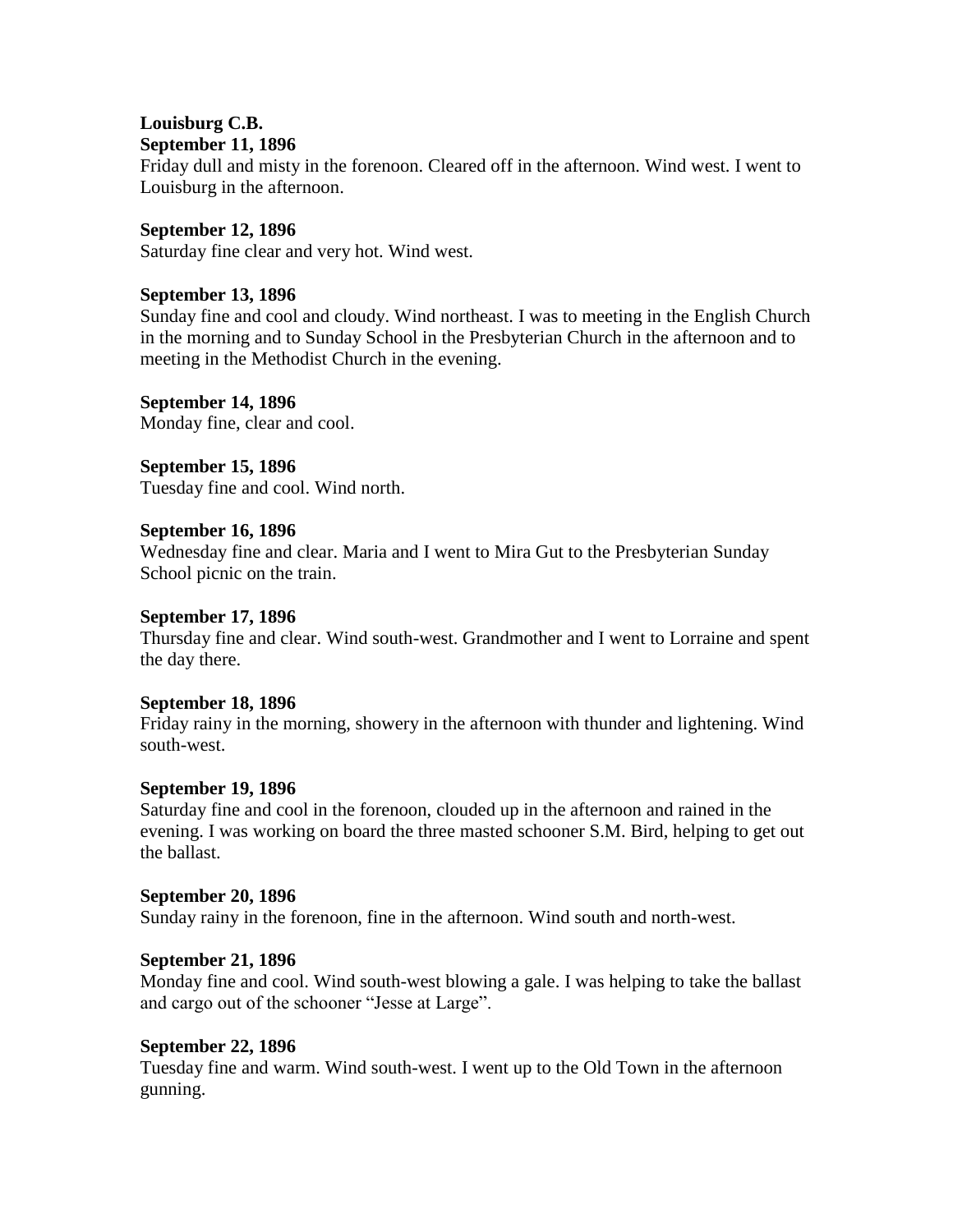#### **September 23, 1896**

Wednesday rained in the morning. Cloudy dull and cold the rest of the day. Wind northeast. I went for a drive to Lighthouse Point and to the Old Town in the afternoon.

#### **September 24, 1896**

Thursday rained in the morning. Cleared off about 10 o'clock. Wind northeast.

#### **September 25, 1896**

Friday fine and clear. I went over to Mira and back.

#### **September 26, 1896**

Saturday fine and cloudy. Wind southwest.

#### **September 27, 1896**

Sunday fine and cloudy and warm. Wind south-west. I went to the Presbyterian Church in the morning and evening and to Sabbath school in the afternoon.

#### **September 28, 1896**

Monday fine and cloudy. Wind south west coming round to the northeast in the evening.

#### **September 29, 1896**

Tuesday fine clear and warm. Wind west. I dug Grandfathers potatoes.

#### **September 30, 1896**

Wednesday fine and warm in the forenoon. Clouded up in the afternoon. Wind south west. I went over to Mira and back. Maggie Spencer went over with me and stayed at Uncle Eds for a visit.

#### **October 1, 1896**

Thursday cloudy in the morning. Rained about 10 o'clock and nearly all the rest of the day. Wind south. I went to the Presbyterian Christian Endeavor Society in the evening.

#### **October 2, 1896**

Friday rainy and misty. Wind south.

#### **October 3, 1896**

Saturday rained all day. Wind east. I was to work making a stairs for Grandfather.

#### **October 4, 1896**

Sunday rainy and misty in the forenoon. Cleared off about 12 o'clock and clouded up in the evening. Wind east and north-east. I went to meeting in the Methodist Church in the morning and to the Presbyterian Church in the evening.

#### **October 5, 1896**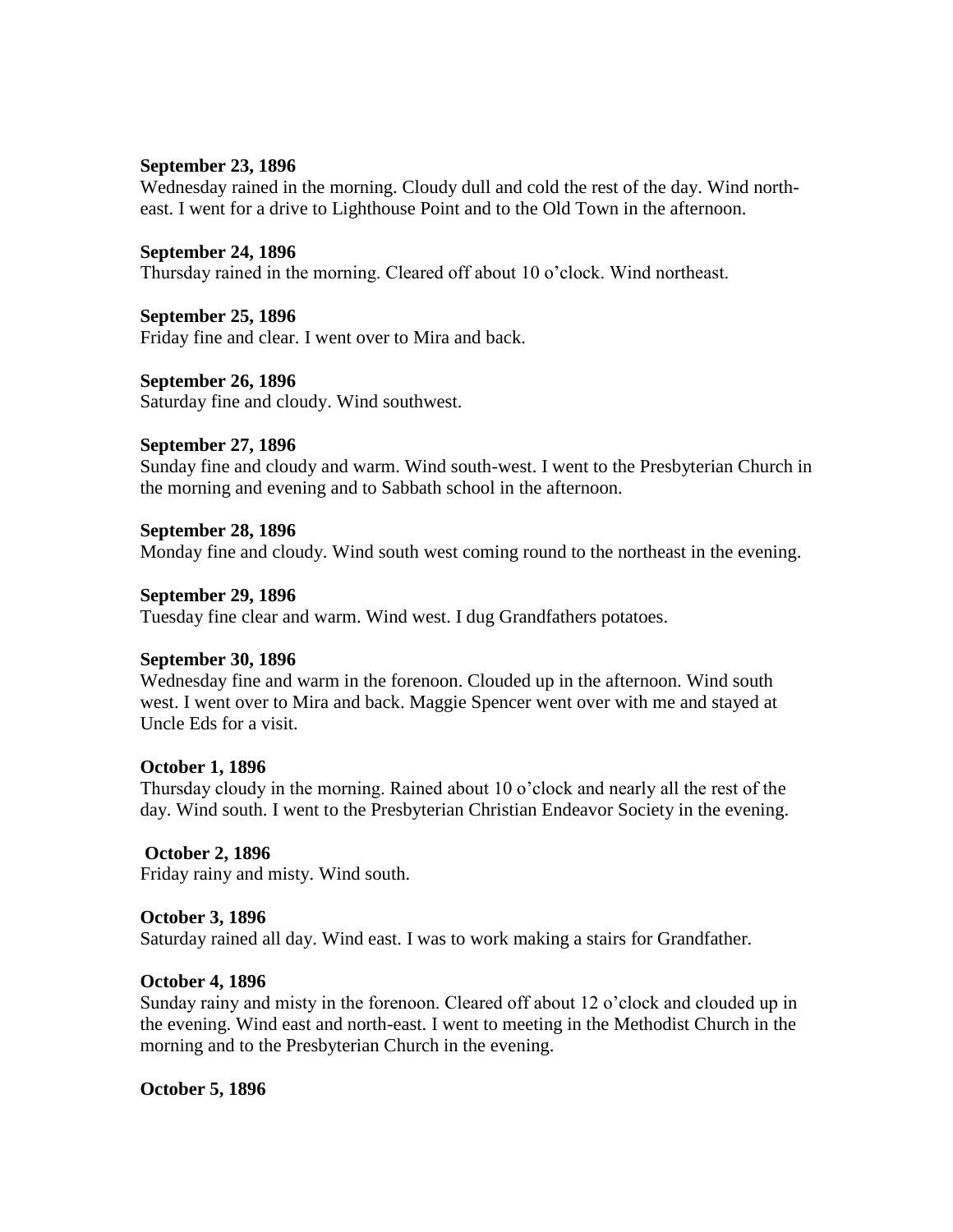Monday cloudy and dull all day. Wind north-east.

#### **October 6, 1896**

Tuesday cloudy in the morning. Began to rain about 10 o'clock and rained all day and nearly all night and blew a gale from the east. Angus McDonald from the Big Ridge came here and stayed all night. I went to meeting in the Methodist Church in the evening.

#### **October 7, 1896**

Wednesday passed rainy all day and blowed hard with the wind east.

#### **October 8, 1896**

Thursday misty all the forenoon. Cleared off about 12 o'clock and clouded up again in the evening. Wind south east. Maria and I went to Lorraine in the afternoon and came back in the evening.

#### **October 9, 1896**

Friday fine, clear and cool. Wind west. Maria and I went to the "Elsworth League" in the Methodist Church in the evening.

#### **October 10, 1896**

Saturday fine with showers. Wind north-west. I went to Salmon River to take Maria home. I bought a revolver from brother Frank.

#### **October 11, 1896**

#### **Salmon River, CB**

Saturday fine and cool in the afternoon and went to meeting in the church. Hubert and his wife and Uncle John were here to tea in the evening.

# **October 12, 1896**

#### **Salmon River, CB**

Monday fine cloudy and cool. Wind north-east. I went down to Louisburg in the afternoon. Mother came with me as far as Archie McDonalds.

## **October 13, 1896 Louisburg, C.B.**

Tuesday cloudy all day and cool. Wind easterly. I was to work repairing the floor in Grandfather's barn. I went to prayer meeting in the evening in the Methodist Church.

#### **October 14, 1896 Louisburg, C.B.**

Wednesday rainy and misty all day. Wind south coming round to southwest in the evening.

**October 15, 1896 Louisburg, C.B.**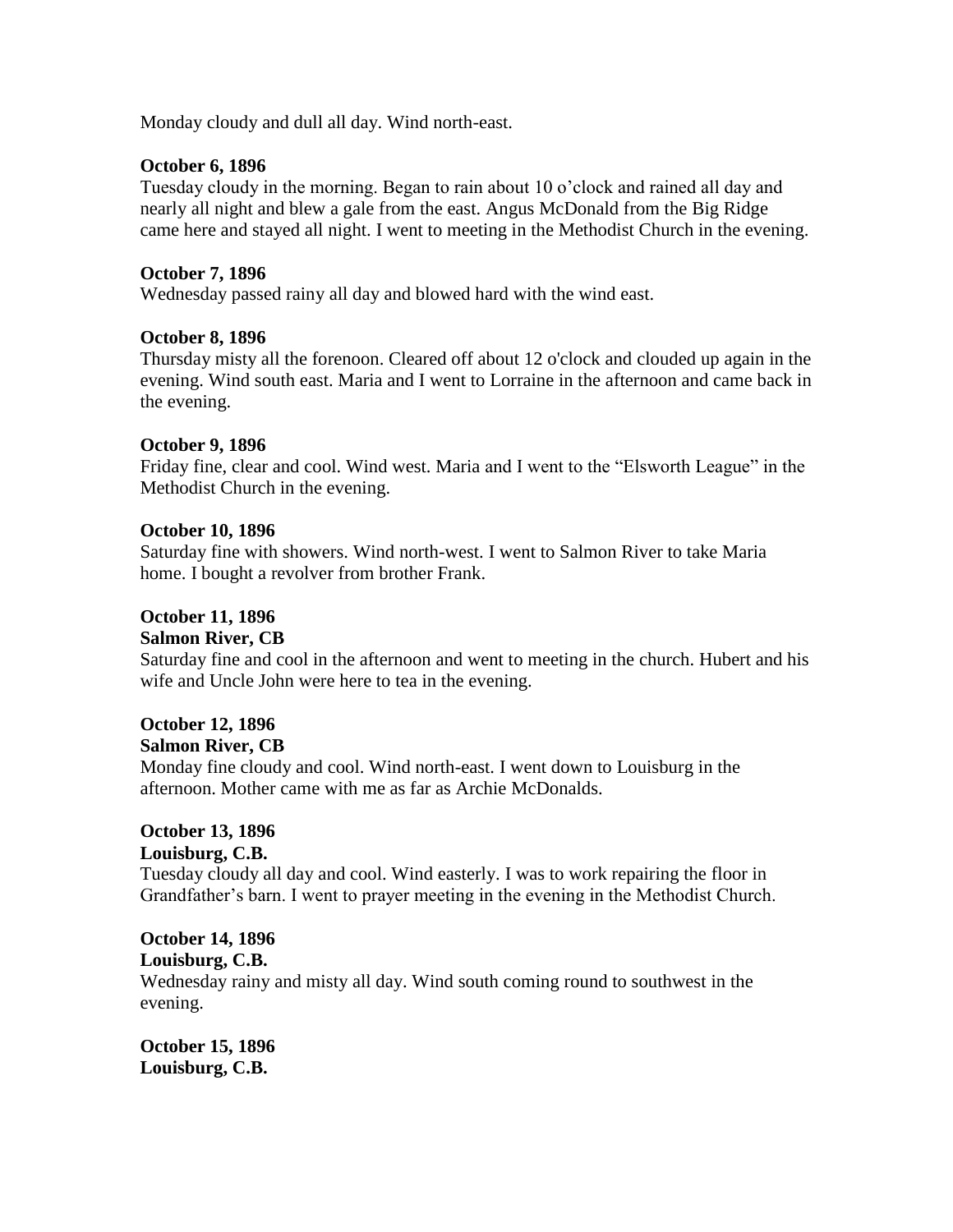Thursday rainy and misty. Wind north east. I was to work in Uncle Nathan's work shop making door facings. I went to a Christian Endeavor in the evening in the Presbyterian Church.

# **October 16, 1896**

#### **Louisburg, C.B.**

Friday rainy and misty in the forenoon, fine in the afternoon. Wind easterly coming round to the north west. I was to a party at Mr. George Crowdis' house in the evening.

**October 17, 1896**

**Louisburg, C.B.**

Saturday find and warm. Wind south-west.

# **October 18, 1896**

### **Louisburg, C.B.**

Sunday fine and warm. Wind south west. Clouded up in the evening the wind coming round to the southeast. Attended service in the morning and evening in the Presbyterian Church and Sunday School in the afternoon. Mr. MacIntosh preached his farewell sermon.

# **October 19, 1896**

#### **Louisburg, C.B.**

Monday rainy and misty and foggy all day. Wind south. Captain Donald McDonald came here and hired the horse and waggon to go to Forchu. I was to work repairing the fence.

# **October 20, 1896**

## **Louisburg, C.B.**

Tuesday fine and clear. Wind north west. I was to work repairing the fence and cutting poles. In the afternoon I went round to Light-House Point gunning.

**October 21, 1896 Louisburg, C.B.** Wednesday fine and clear. Wind west.

#### **October 22, 1896 Louisburg, C.B.**

Thursday fine and clear in the forenoon clouded up in the afternoon and rained in the evening. I was to work banking the house. I went to meeting in the Presbyterian Church in the evening,

# **October 23, 1896 Louisburg, C.B.**

Friday fine and cool and cloudy. Wind south-west. I was getting timber to make ladders for the house.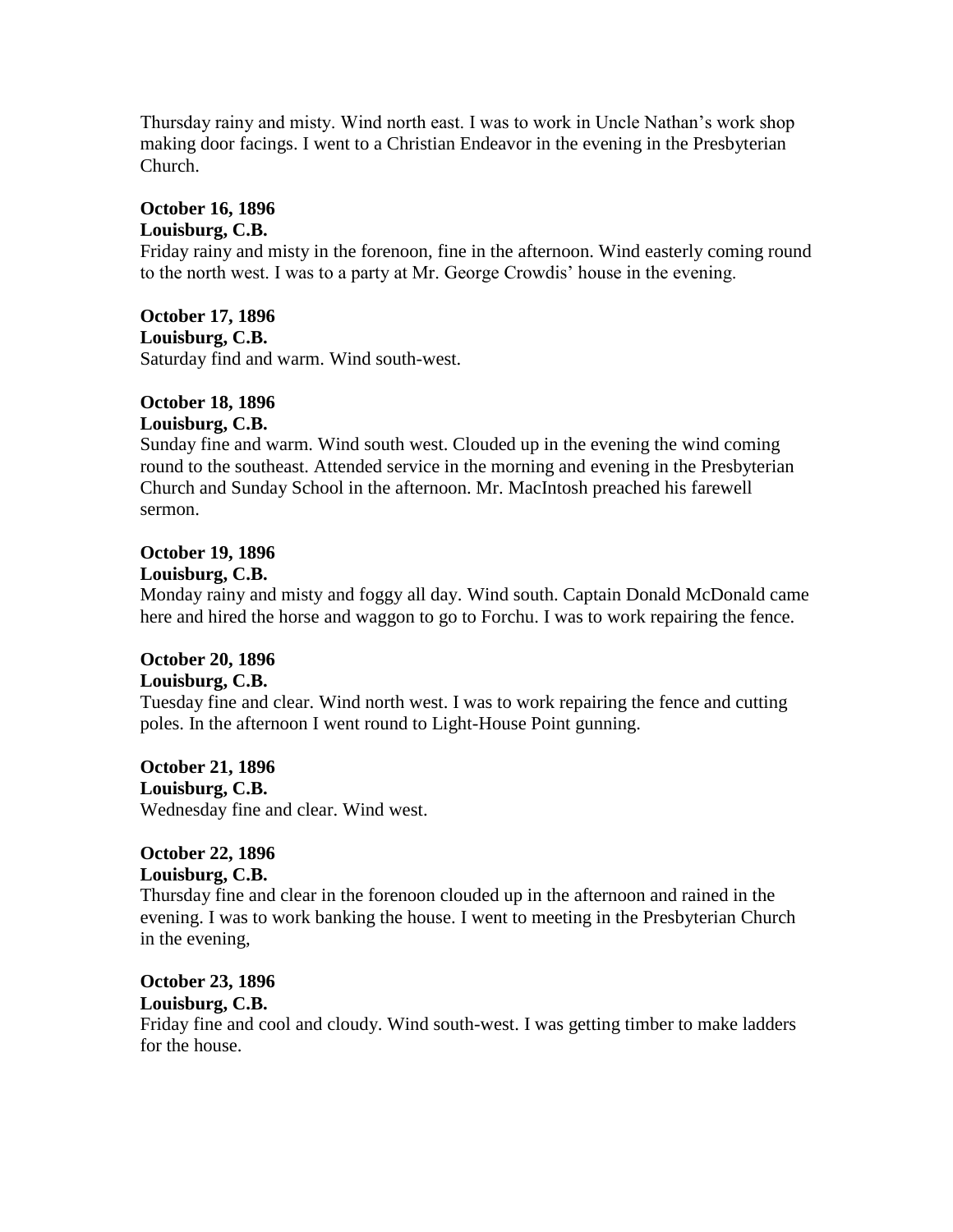#### **October 24, 1896 Louisburg, C.B.**

Saturday fine and cool. Wind south west. I was to work making a ladder. I bought a pair of boots in the evening from Mr. Bourgeois.

## **October 25, 1896 Louisburg, C.B.**

Sunday rainy and blowing a gale from the south-east. Cleared off about 11 o'clock the wind coming around north-west. I was to meeting in the Presbyterian Church in the morning. Also to Sunday school in the afternoon and to the Methodist Church in the evening.

# **October 26, 1896**

# **Louisburg, C.B.**

Monday fine, clear and cold. Wind north-west. I was to work making a ladder for the roof of the house.

# **October 27, 1896 Louisburg, C.B.**

Tuesday cloudy, dull and calm. Rained a little in the afternoon and evening. I was to work painting the doors and windows upstairs in Grandfather's house. I went to meeting in the Presbyterian Church in the evening. Mr. Gillis from P.E. Island preached.

# **October 28, 1896**

#### **Louisburg, C.B.**

Wednesday fine, clear and cold. Wind north.

# **October 29, 1896**

#### **Louisburg, C.B.**

Thursday fine, cloudy and cold. Wind north. I went to meeting in the Presbyterian Church in the evening.

**October 30, 1896 Louisburg, C.B.** Friday cloudy and dull all day. Wind south-west.

# **October 31, 1896 Louisburg, C.B.**

Saturday rainy and misty all day. Wind south in the morning coming to the north east in the afternoon. I was in the woods looking for the cows nearly all the forenoon and repairing my boots in the afternoon.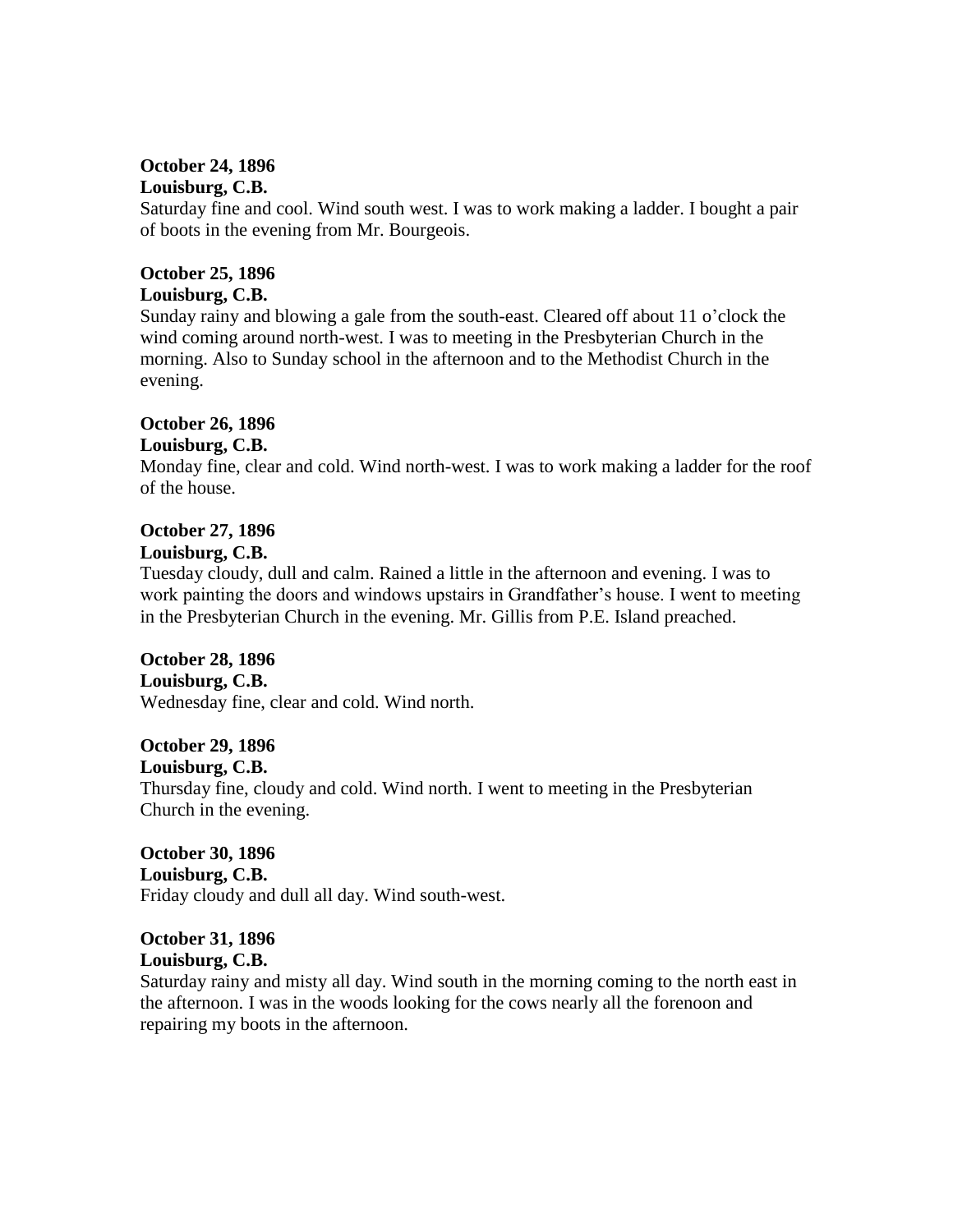#### **November 1, 1896 Louisburg, C.B.**

Sunday fine and dull. Wind north. I was to meeting in the English Church in the morning and to Sunday School in the Presbyterian Church in the afternoon and to the Methodist Church in the evening.

#### **November 2, 1896 Louisburg, C.B.**

Monday fine cloudy warm and calm. I was to work clearing a piece of land for Uncle Nathan.

**November 3, 1896 Louisburg, C.B.** Tuesday rainy drizzly and cold. Wind north.

# **November 4, 1896**

**Louisburg, C.B.**

Wednesday fine and cold with snow squalls in the morning. Wind north. I was to work with Uncle Nathan digging post holes and putting down posts. Mr. and Mrs. Neil McLean from Gabarus Lake came here in the evening and stayed all night.

**November 5, 1896 Louisburg, C.B.** Thursday, fine and cool. Wind south west.

**November 6, 1896 Louisburg, C.B.** Friday cloudy and misty in the forenoon rained in the afternoon. Wind south.

**November 7, 1896 Louisburg, C.B.** Saturday fine and clear. Wind north west. I was to work digging stone for Uncle Nathan.

# **November 8, 1896 Louisburg, C.B.**

Sunday: fine and clear. Wind north-west. I was to meeting in the Presbyterian Church in the morning and Sunday School in the afternoon and to the Methodist Church in the evening.

**November 9, 1896 Louisburg, C.B.** Monday rainy and misty all day. Wind south east.

**November 10, 1896**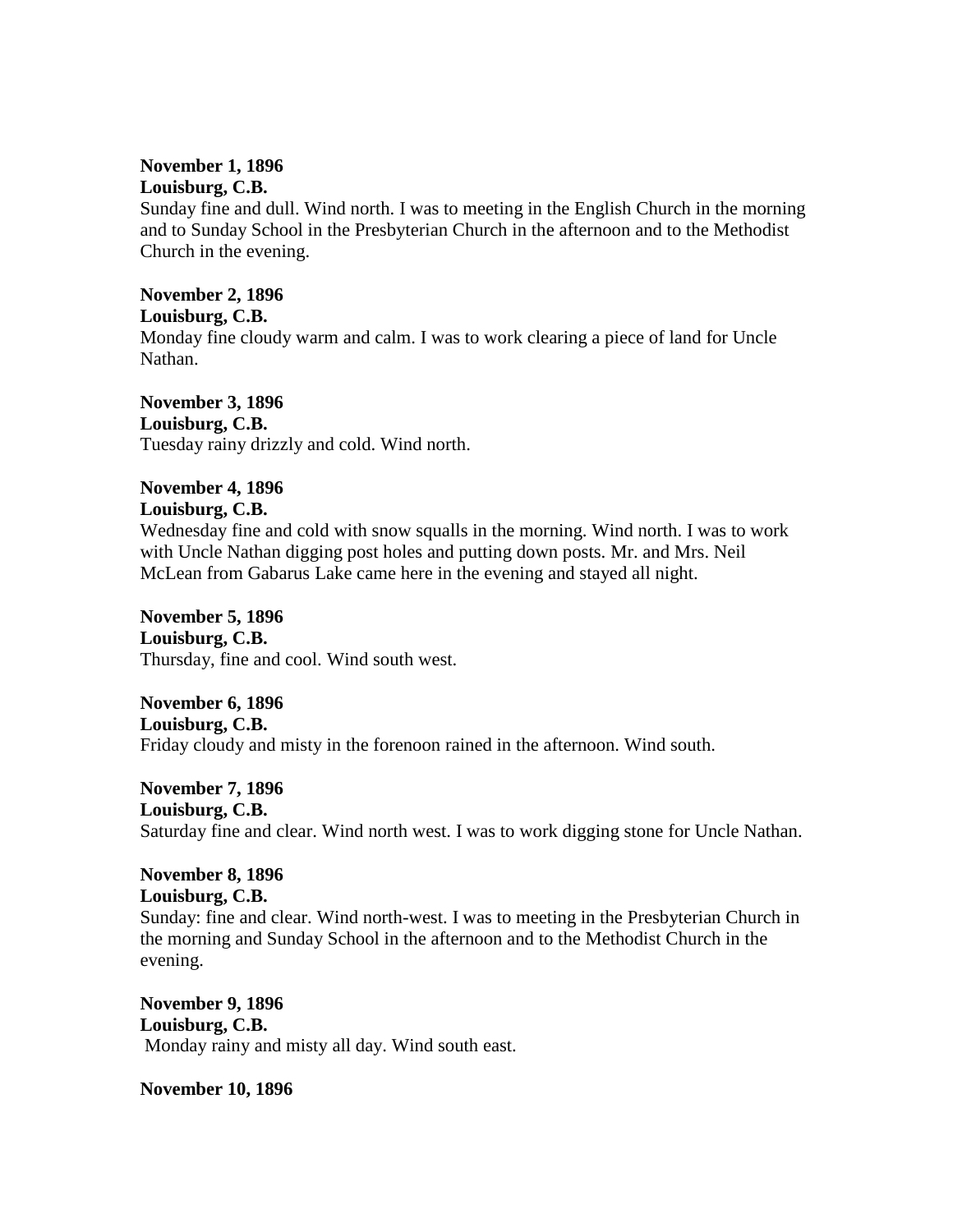#### **Louisburg, C.B.**

Tuesday fine and clear**.** Wind north west**.** I was to work with Uncle Nathan making a boom from the schooner "Jeannie Myrtle".

## **November 11, 1896**

#### **Louisburg, C.B.**

Wednesday, fine and cool. Wind north-west. I was to work digging stone in the forenoon and in the afternoon. I was helping Uncle Nathan to make a jib boom for a three masted schooner.

# **November12 , 1896**

**Louisburg, C.B.**

Thursday fine and warm. Wind west. I was working with Uncle Nathan making a jib boom.

# **November 13, 1896**

# **Louisburg, C.B.**

Friday fine and dull and calm**.** Wind north. I went to meeting in the Methodist Church in the evening.

# **November 14, 1896**

**Louisburg, C.B.**

Saturday snowed and rained all day. Wind north east, the first snow of the season.

### **November 15, 1896**

#### **Louisburg, C.B.**

Sunday fine and cold and the ground frozen in the morning. Wind north west begun to rain in the afternoon the wind coming around to the south west cleared off in the evening. Presbyterian Church in the morning and to Sunday school in the afternoon and to the Methodist Church in the evening.

#### **November 16, 1896 Louisburg, C.B.**

Monday fine cold and cloudy. Wind north. I was to work digging stone. I went to hear Mr. Grierson lecture on Sunday school in the Presbyterian Church in the evening.

## **November 17, 1896 Louisburg, C.B.** Tuesday fine and warm. Wind east.

**November 18, 1896 Louisburg, C.B.** Wednesday fine and clear and warm. Wind north.

**November 19, 1896 Louisburg, C.B.**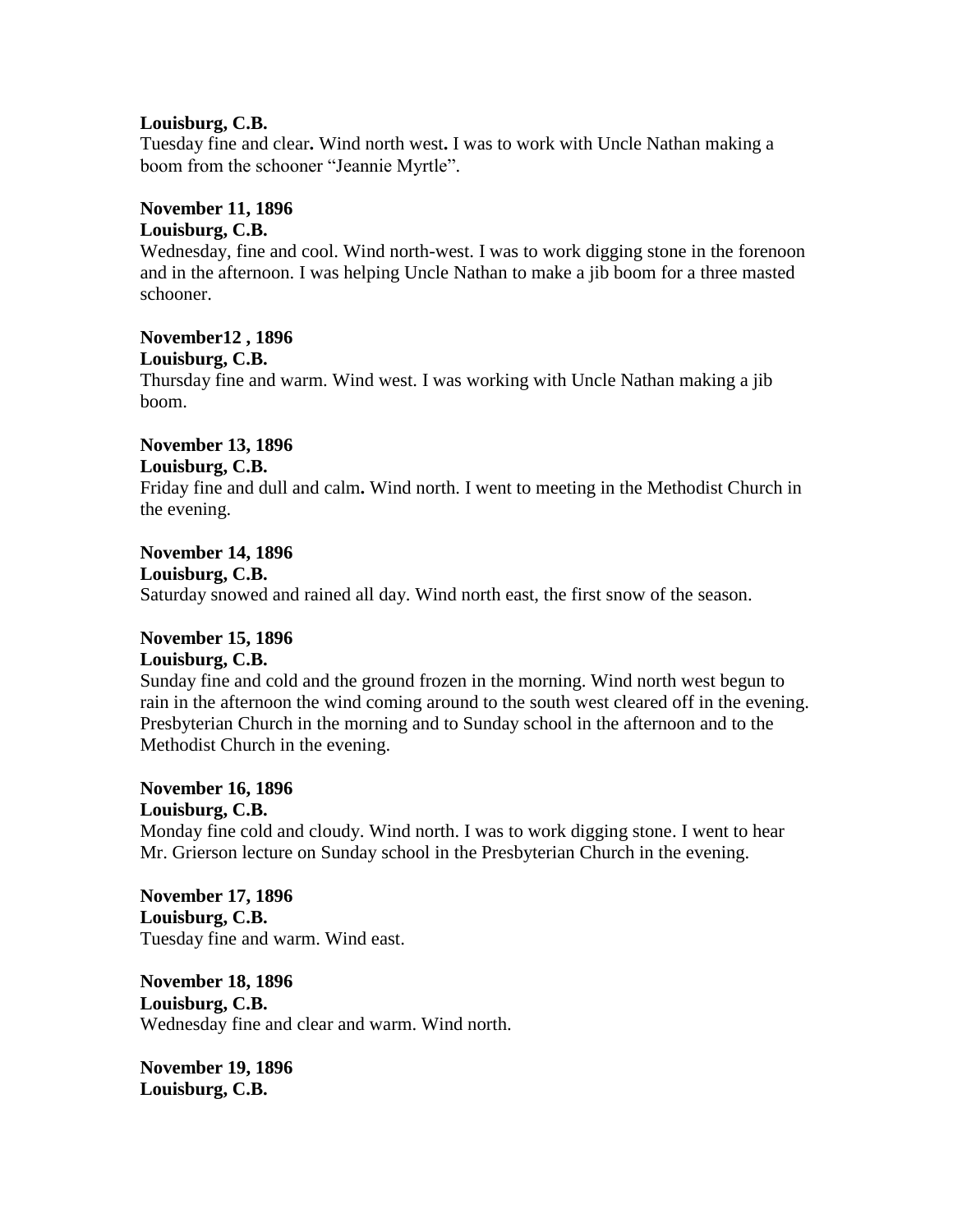Thursday foggy and showery. Wind south west. Cleared off in the evening the wind coming around to the north-west. I went to meeting in the Presbyterian Church in the evening.

## **November 20, 1896**

## **Louisburg, C.B.**

Friday fine and cold with snow squalls. Wind north-west. I went up to White Point gunning in the morning and got back in the afternoon. I went to meeting in the Methodist church in the evening.

## **November 21, 1896 Louisburg, C.B.**

Saturday fine and cold with the ground and ponds frozen. Wind north. I went in the forenoon up the road nearly to the Old Town and caught the mare and brought her back.

### **November 22, 1896 Louisburg, C.B.**

Sunday rainy and misty in the morning with about 4 inches of snow on the ground cleared off in the afternoon. Wind north. I was to meeting in the Presbyterian Church morning and evening and Sunday school in the afternoon.

# **November 23, 1896**

#### **Louisburg, C.B.**

Monday, fine and cold good sleighing. Wind north .I was hauling stone for Uncle Nathan in the morning and I hauled some wood in the afternoon. I joined Pepperell Lodge I.O.G.L. in the evening.

# **November 24, 1896**

# **Louisburg, C.B.**

Tuesday cloudy in the morning begun to rain about 11 o'clock and rained all the rest of the day and took off all the snow.

**November 25, 1896**

# **Louisburg, C.B.**

Wednesday fine and cold. Wind north. I was to work hauling stone in the afternoon.

# **November 26, 1896**

#### **Louisburg, C.B.**

Thursday. "Thanksgiving Day" fine cold and cloudy. Wind north. I went to meeting in the Presbyterian Church in the evening.

# **November 27, 1896**

# **Louisburg, C.B.**

Friday snowed a little in the morning and turned to rain, rain and misted nearly all day. Wind south.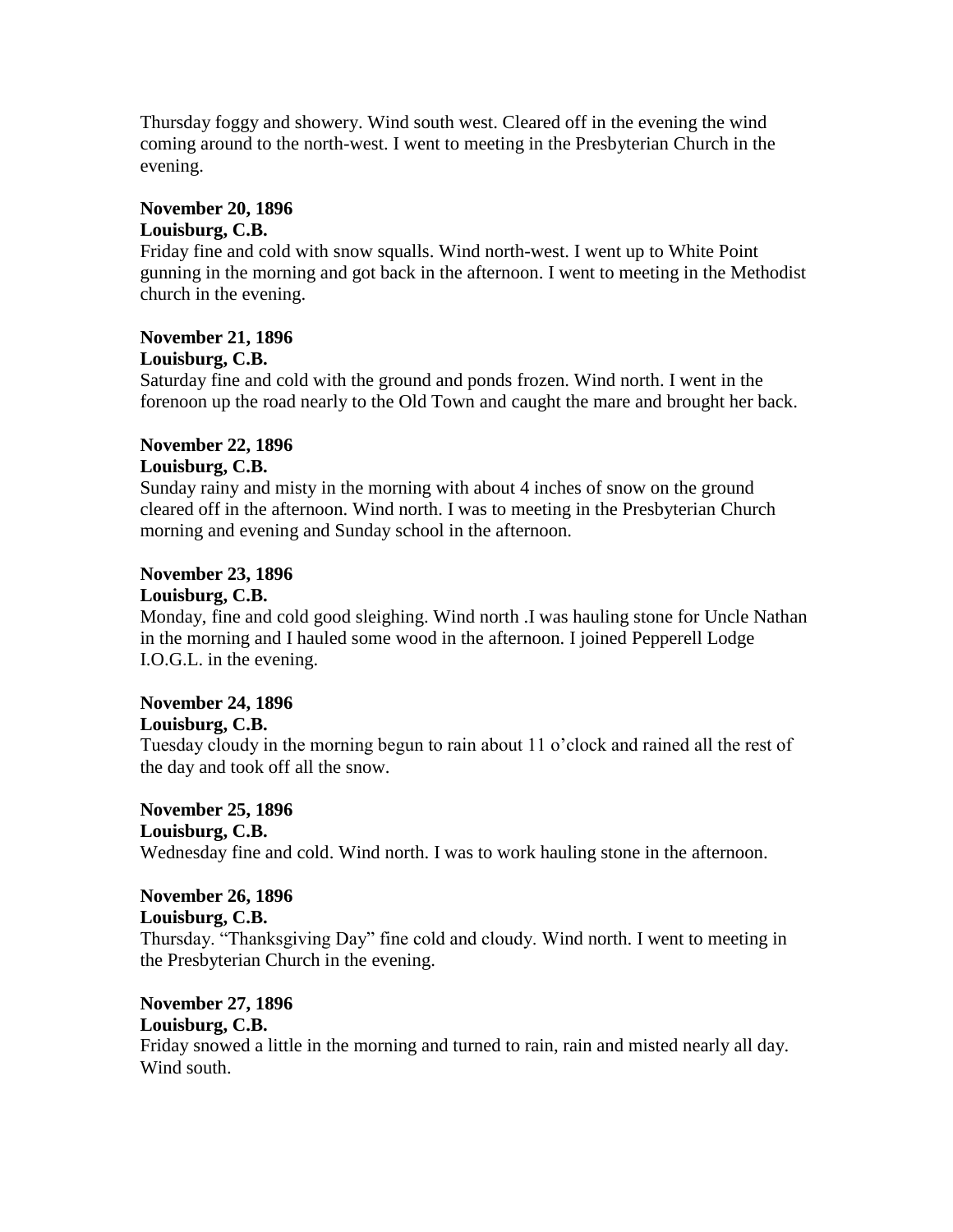#### **November 28, 1896 Louisburg, C.B.**

Saturday foggy calm and warm. Wind south. I was to work hauling stone in the afternoon.

# **November 29, 1896 Louisburg, C.B.**

Sunday cloudy and dull with showers. Wind northerly. I was to meeting in the Presbyterian Church in the morning and to Sunday school in the afternoon and to the English Church in the evening.

**November 30, 1896 Louisburg, C.B.** Monday fine cloudy and cold wind north. I went to Lodge in the evening.

**December 1, 1896 Louisburg, C.B.** Tuesday fine clear and cold. Wind north west.

**December 2, 1896 Louisburg, C.B.** Wednesday fine and clear and very cold. Wind north-west. I was hauling wood in the forenoon. I spent the evening Mr. Crowdis's.

# **December 3, 1896 Louisburg, C.B.**

Thursday fine and cold. Wind northwest. Hauling wood in the forenoon. Slating in the afternoon. Went to meeting in the Presbyterian Church in the evening.

**December 4, 1896 Louisburg, C.B.**  Friday fine clear and very cold. Wind north-west.

**December 5, 1896 Louisburg, C.B.**  Saturday rained nearly all day. Wind south-west.

#### **December 6, 1896 Louisburg, C.B.**

Sunday: fine and warm and calm clouded up in the evening. I was to meeting in the Presbyterian Church in the morning and to Sunday school in the afternoon and to meeting in the Methodist Church in the evening.

**December 7, 1896**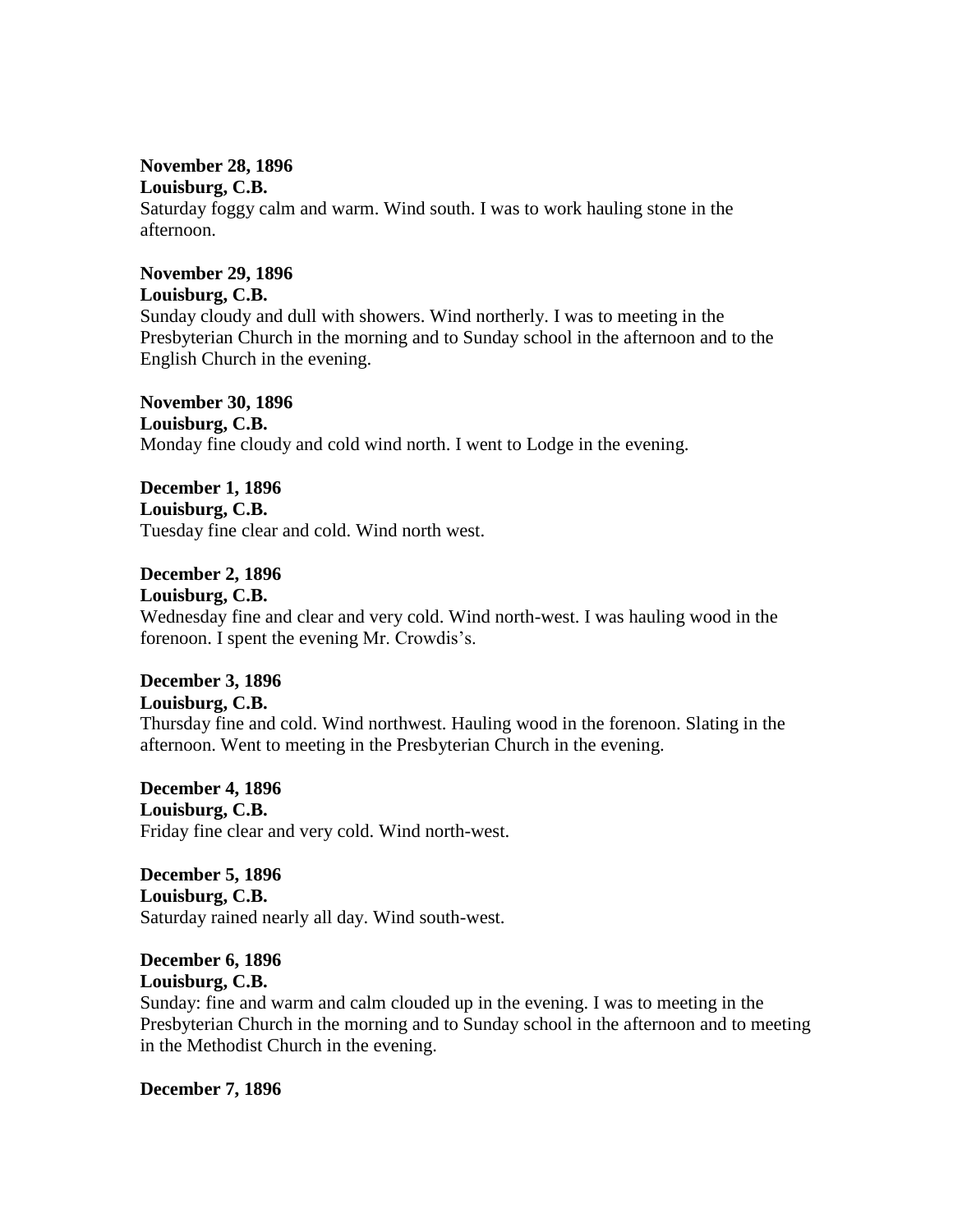**Louisburg, C.B.**  Monday fine and warm. Wind west. I went to lodge in the evening.

**December 8, 1896 Louisburg, C.B.**  Tuesday fine clear and cool. Wind north-west.

**December 9, 1896 Louisburg, C.B.**  Wednesday rained and blowed nearly all day. Wind south.

**December 10, 1896 Louisburg, C.B.**  Thursday fine and dull. Wind northwest. I was to meeting in the evening in the Presbyterian Church.

**December 11, 1896 Louisburg, C.B.**  Friday fine and clear and moderate. Wind northwest. I was cutting firewood in the woods.

**December 12, 1896 Louisburg, C.B.**  Saturday fine and clear. Wind west. I was to work cutting fire wood.

#### **December 13, 1896 Louisburg, C.B.**

Sunday cloudy dull and chilly. Wind southwest. I was to meeting in the Presbyterian Church in the morning and Sunday school in the afternoon and to the Methodist Church in the evening.

**December 14, 1896 Louisburg, C.B.**  Monday misty and foggy and chilly. Wind south-west cleared off in the evening wind turning round to the northwest. I was to lodge in the evening.

# **December 15, 1896 Louisburg, C.B.**

Tuesday fine cloudy and cold with snow squalls. Wind northwest. I was to work cutting wood.

**December 16, 1896 Louisburg, C.B.** 

Wednesday cloudy and chilly in the forenoon snowstorm in the afternoon and evening. Wind north-east.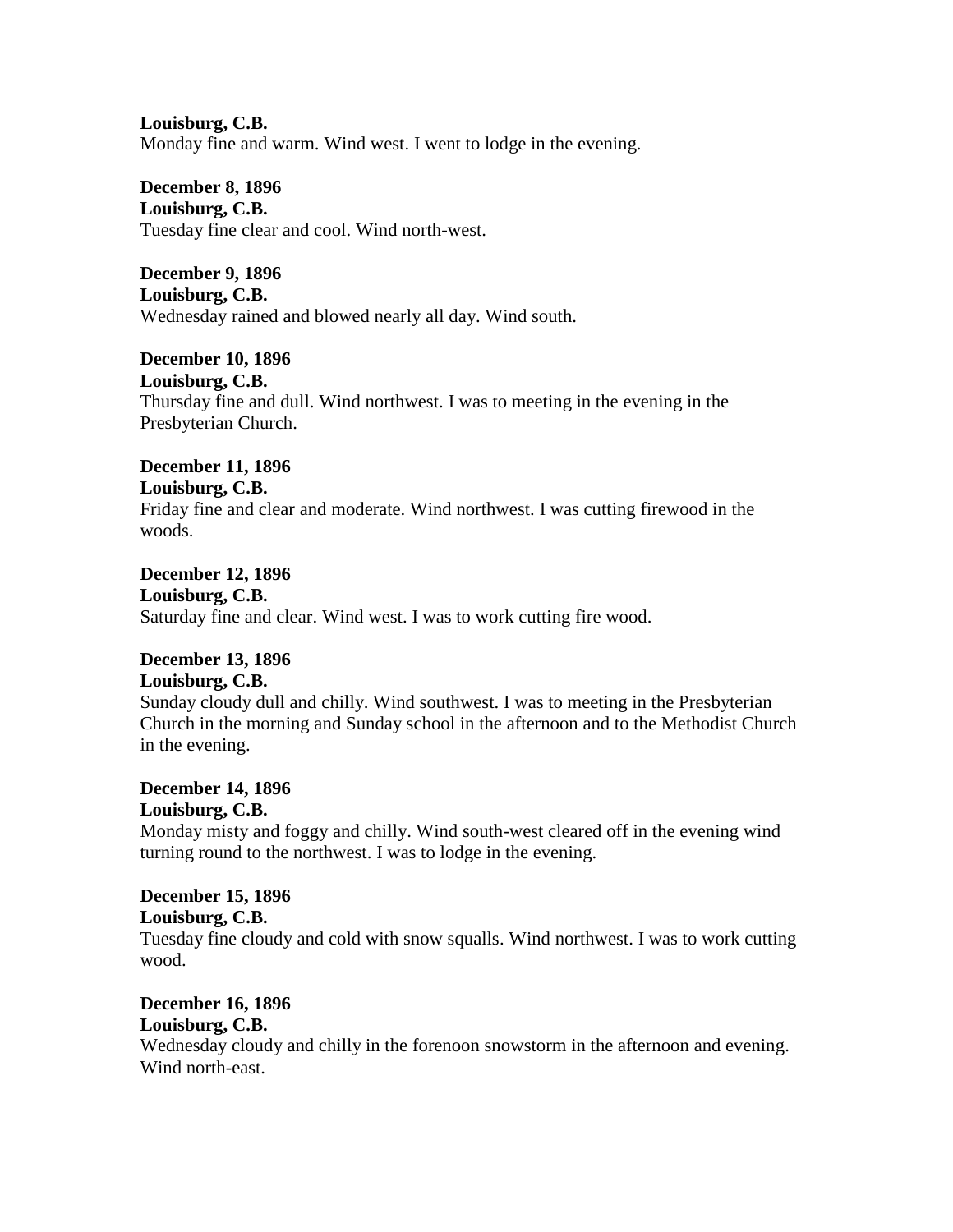#### **December 17, 1896 Louisburg, C.B.**

Thursday snowing drifting and blowing a gale from the north-east. About a foot of snow on the ground and drifting into banks.

**December 18, 1896 Louisburg, C.B.**  Friday fine cold and blowing. Wind north. I was to work butchering.

### **December 19, 1896 Louisburg, C.B.**

Saturday fine in the forenoon clouded up in the afternoon and begun to rain in the evening. Wind south-west. I was hauling firewood in the forenoon.

### **December 20, 1896 Louisburg, C.B.**

Sunday fine clear and cold. Wind west. I was to meeting in the Presbyterian Church in the morning and Sunday school in the afternoon and to the Methodist Church in the evening.

**December 21, 1896 Louisburg, C.B.**  Monday fine clear and cold. Wind north-west. I was to Lodge in the evening.

**December 22, 1896**

**Louisburg, C.B.** 

Tuesday fine and clear. Wind north-west. I was to work hauling ballast for McAlpine.

# **December 23, 1896**

## **Louisburg, C.B.**

Wednesday cloudy and dull. Wind north-west coming round to north-east in the afternoon looks like a snowstorm.

**December 24, 1896 Louisburg, C.B.**  Thursday cloudy windy and cold. Wind north-west. I was to meeting in the evening**.**

# **December 25, 1896**

**Louisburg, C.B.** 

Friday cloudy and chilly. Wind north. I was skating in the afternoon and playing hockey on the lower barachois. Went to meeting in the English Church in the evening.

# **December 26, 1896 Louisburg, C.B.**

Saturday fine and clear and cold in the forenoon. Clouded up in the afternoon wind coming round to the south-west. Snow squalls and sleet in the evening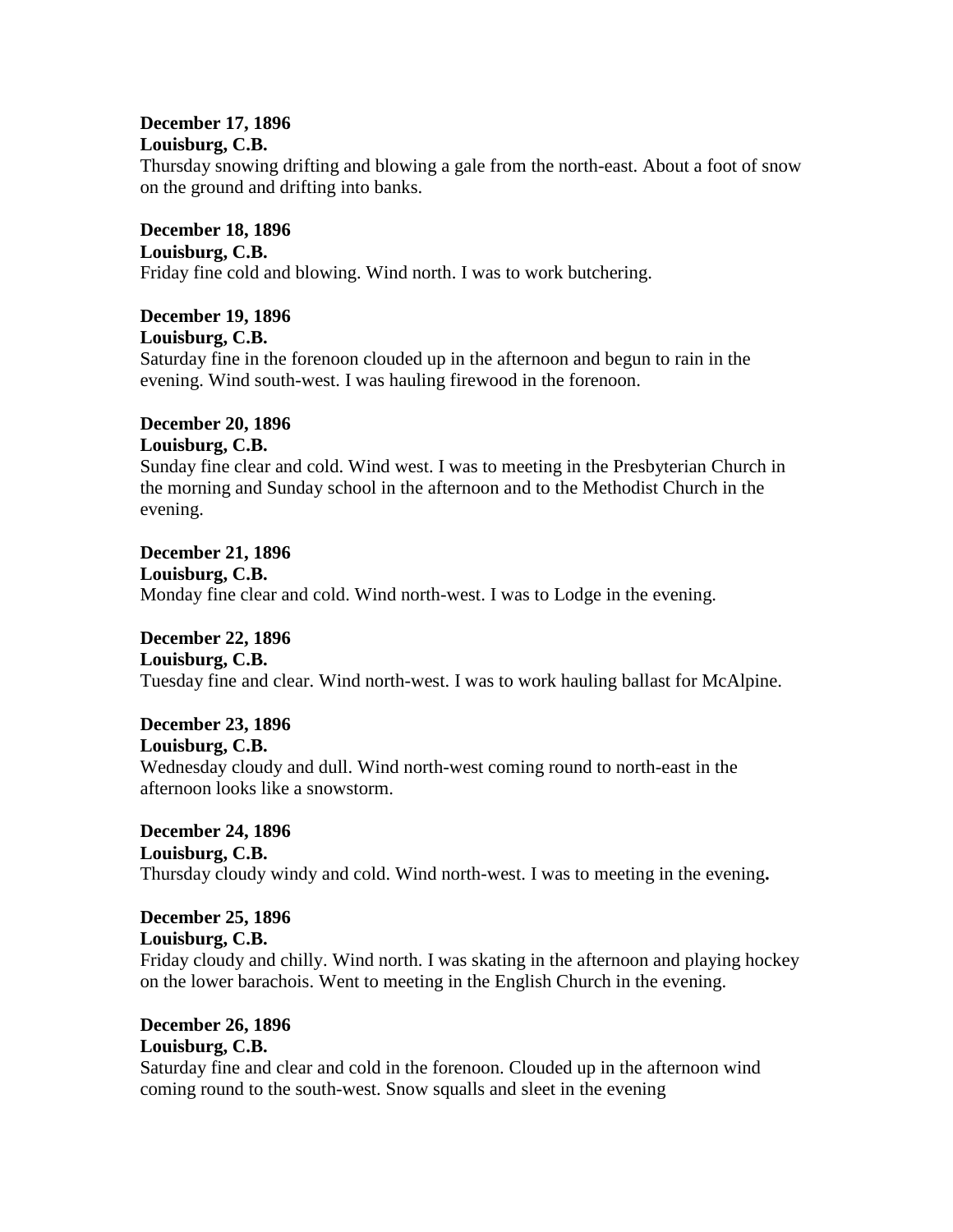#### **December 27, 1896 Louisburg, C.B.**

Sunday fine and clear and very cold. Wind north-west. I was to meeting in the Presbyterian Church in the morning and Sunday school in the afternoon and to the Methodist Church in the evening.

# **December 28, 1896**

**Louisburg, C.B.** 

Monday fine and clear and not very cold. Wind north-west. I was to the I.O.G.L. "Birthday Party " in the evening and had a very good time.

**December 29, 1896 Louisburg, C.B.**  Tuesday, fine cold and moderate. Wind west. I was cutting and hauling poles.

**December 30, 1896 Louisburg, C.B.**  Wednesday fine clear and mild. Wind west. I was cutting and hauling poles.

**December 31, 1896 Louisburg, C.B.** 

Thursday showery and warm in the forenoon. Wind west, turned cold in the afternoon with snow squalls. Wind north-west. I was to church in the evening.

# **January 1, 1897**

# **Louisburg, C.B.**

Friday fine clear and cold. Wind north-west. I was skating in the afternoon on the lake back of McAlpines. Went to meeting in the English Church in the evening.

**January 2, 1897**

### **Louisburg, C.B.**

Saturday fine and cold. Wind west. I attended Mr. McAlpines funeral in the afternoon.

# **January 3, 1897**

**Louisburg, C.B.**

Sunday fine, clear and warm. Wind west. I was to meeting in the Presbyterian Church in the morning. Went to Lorraine in the afternoon and came back at about 4 o'clock. Went to meeting in the Methodist Church in the evening.

# **January 4, 1897**

# **Louisburg, C.B.**

Monday fine and warm thawing. Wind west. I was cutting and hauling poles. Went to lodge in the evening.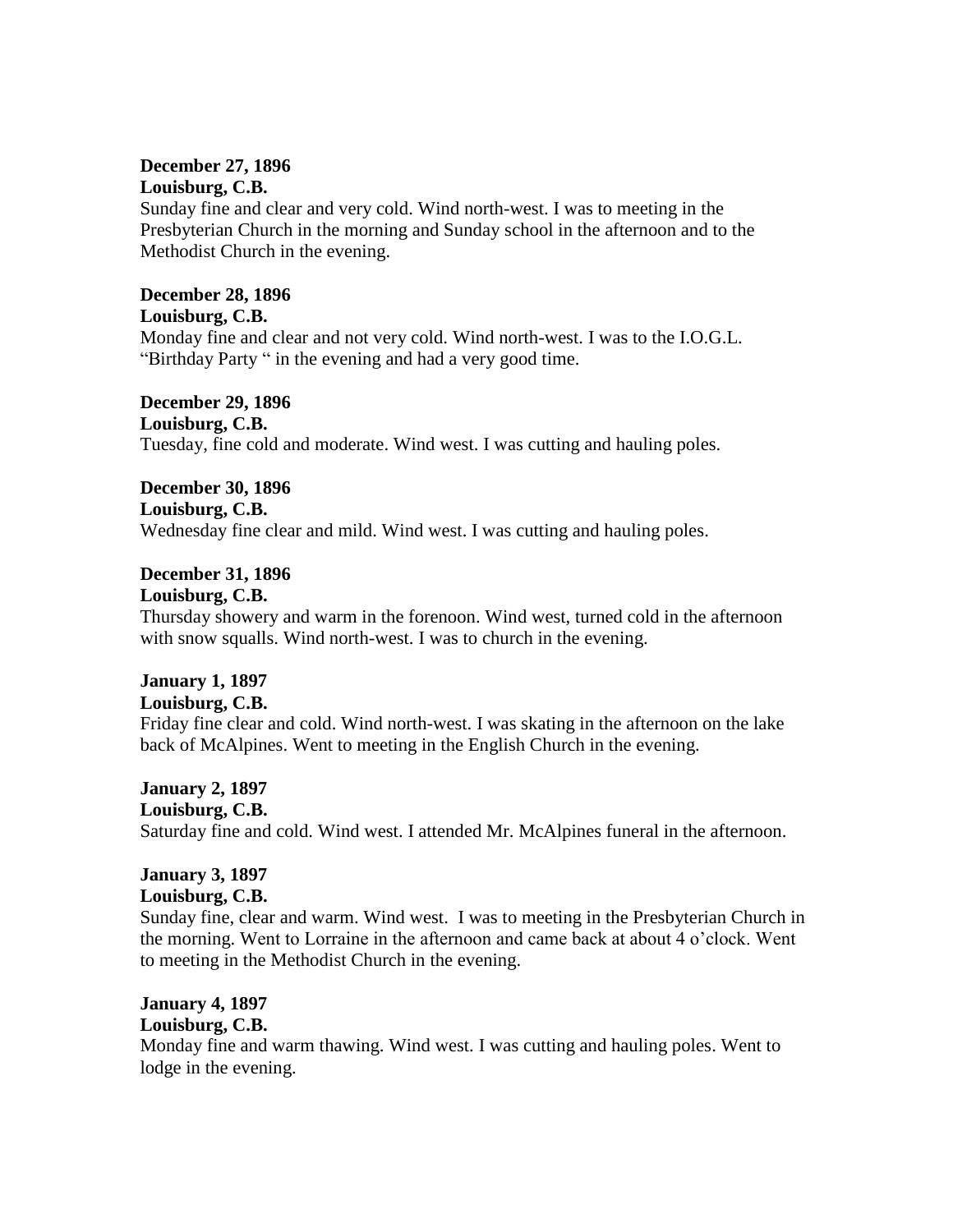**January 5, 1897 Louisburg, C.B.** Tuesday clouding foggy and misty. Wind southerly.

**January 6, 1897 Louisburg, C.B.** Wednesday rained all day. Wind south.

**January 7, 1897 Louisburg, C.B.** Thursday fine and cool. Wind northwest. I was to an entertainment in Mitchell's Hall in the evening.

**January 8, 1897 Louisburg, C.B.** Friday, cloudy and chilly. Wind northwest. I was to a party at Mr. Crowdis's in the evening.

**January 9, 1897 Louisburg, C.B.** Saturday snowed and drifted nearly all day. Wind north-east.

**January 10, 1897 Louisburg, C.B.** Sunday fine, cloudy and mild. Wind north-west. I was to church morning and evening, Sunday school in the afternoon.

**January 11, 1897 Louisburg, C.B.** Monday, fine clear and mild. Wind west. I was cutting and hauling poles.

**January 12, 1897 Louisburg, C.B.** Tuesday, snowed and rained in the morning, cleared off about 9 o'clock and blowed a gale from the south-west. Turned cold in the evening.

**January 13, 1897 Louisburg, C.B.** Wednesday, fine clear and cold. Wind north-west. I was to lodge in the evening.

**January 14, 1897 Louisburg, C.B.** Thursday, fine clear and moderately cold. Wind northwest. I went over to Mira and back for a load of hay.

**January 15, 1897**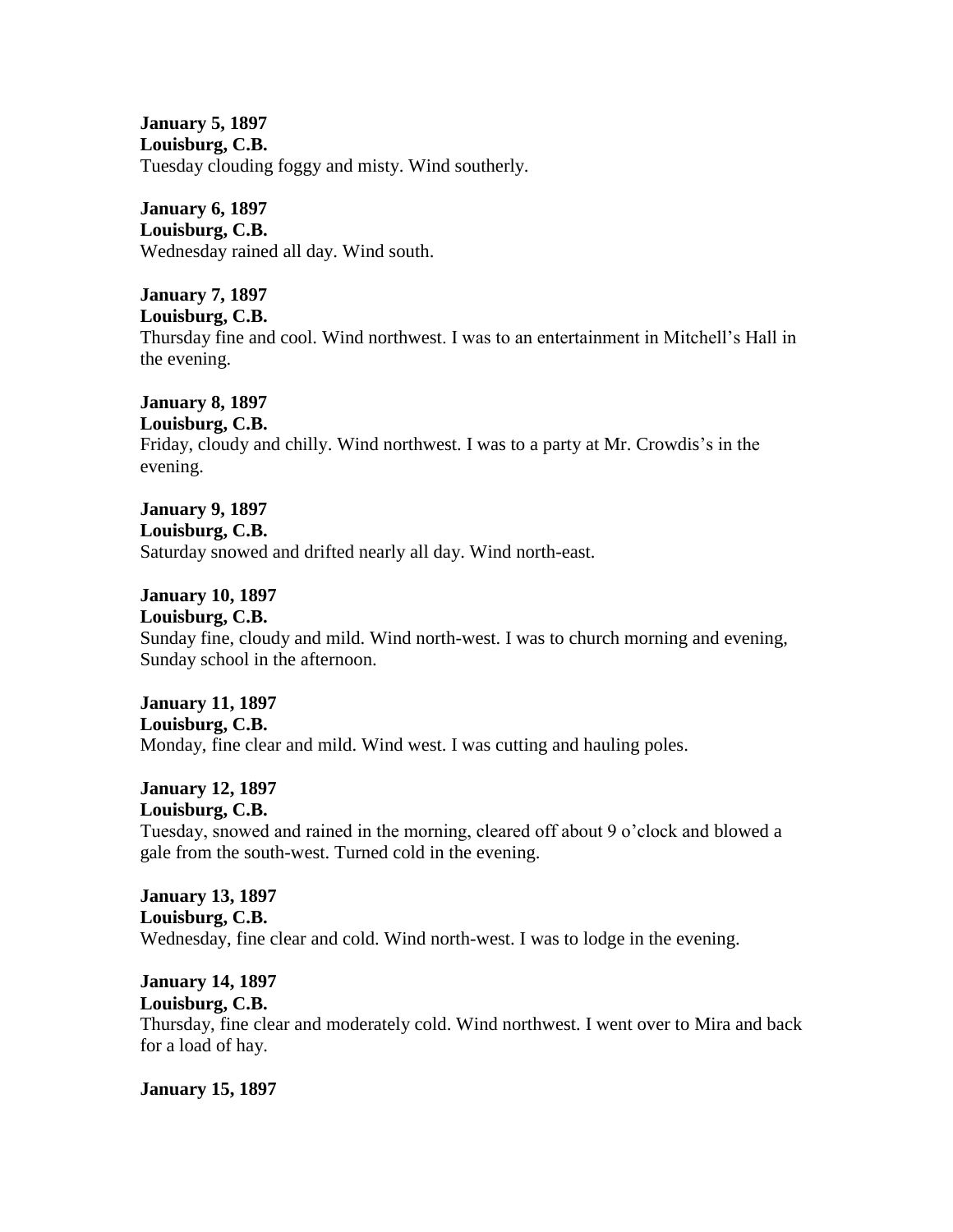**Louisburg, C.B.** Friday fine clear and cold. Wind northeast. I hauled a load of hay from Mira.

**January 16, 1897 Louisburg, C.B.** Saturday cloudy and dull. Wind northwest. I was over to Mira and back for a load of hay.

**January 17, 1897 Louisburg, C.B.**

Sunday fine and cold in the morning, wind north-west. Clouded up in the afternoon (the??) coming round to the south-east. I was to church morning and evening and Sunday school in the afternoon.

**January 18, 1897 Louisburg, C.B.** Monday misty and foggy wind south. I was to lodge in the evening.

**January 19, 1897 Louisburg, C.B.** Tuesday fine and very cold wind north-west.

**January 20, 1897**

**Louisburg, C.B.**

Wednesday fine and very cold, wind north-west. The thermo??? registered 15 degrees below zero in the morning.

**January 21, 1897 Louisburg, C.B.** Thursday fine and cloudy, wind southerly. I spent the evening at Mr. Shi??? house.

**January 22, 1897 Louisburg, C.B.** Friday rained nearly all day, wind south. Cleared off in the evening the wind coming round to the north-west. I was to meeting in the Methodist Church in the evening.

**January 23, 1897 Louisburg, C.B.**

Saturday fine and cloudy wind north-west changing to northeast in the evening. Snowed about two inches during the night. I was over to Mira for a load of hay, got back about 4 o'clock.

**January 24, 1897 Louisburg, C.B.**

Sunday fine and cloudy moderately cold, wind north. I was to church morning and evening and Sunday school in the afternoon.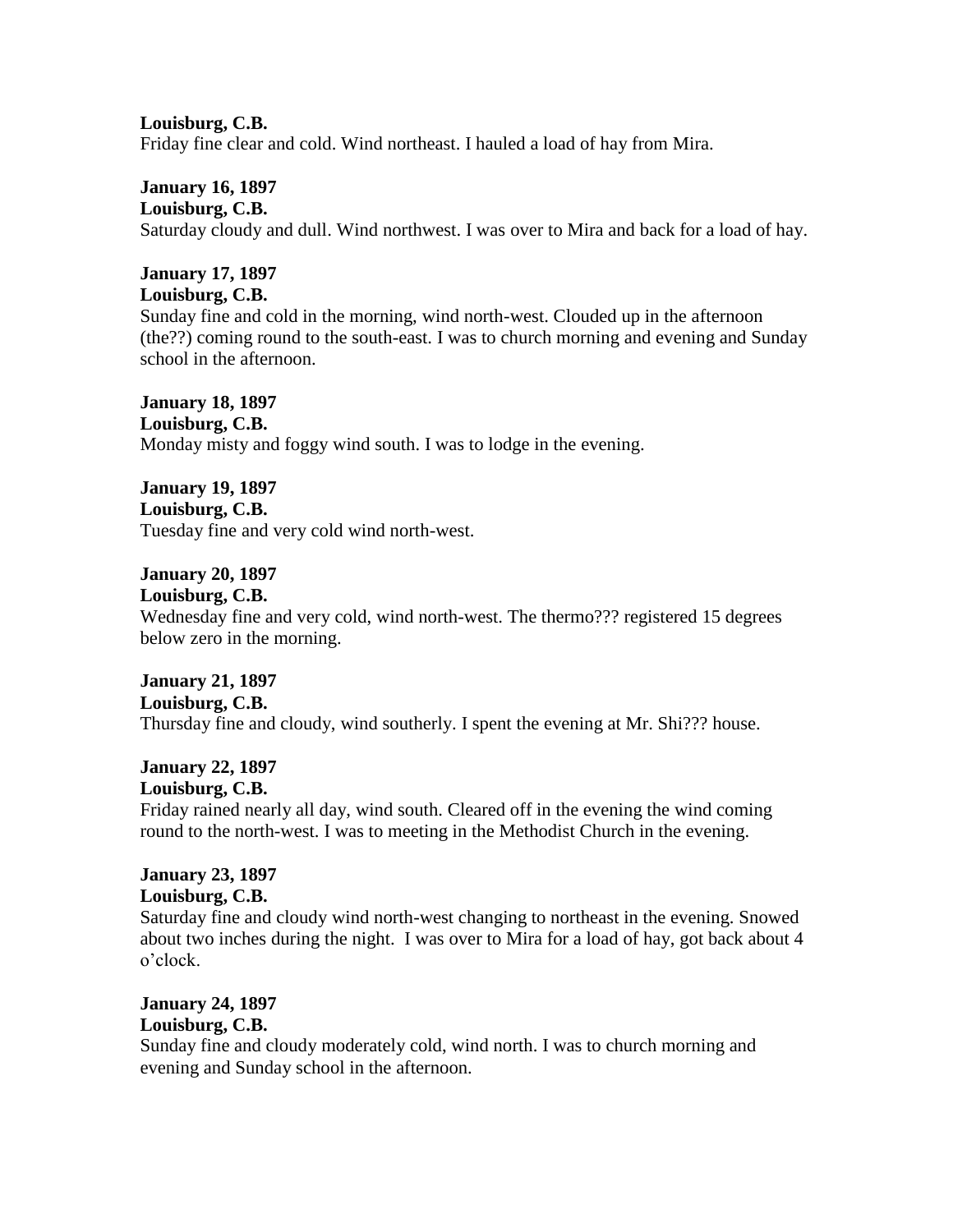#### **January 25, 1897 Louisburg, C.B.**

Monday fine and cold wind west. I went to Mira for a load of hay, got back about half past three in the afternoon. Went to lodge in the evening.

#### **January 26, 1897 Louisburg, C.B.**

Tuesday cloudy and cold. Wind north.

# **January 27, 1897**

**Louisburg, C.B.**

Wednesday, fine clear and very cold, wind northwest. I went to Mira in the afternoon and stayed all night at Uncle Ed's and visited "R??? Lodge in the evening.

# **January 28, 1897**

# **Louisburg, C.B.**

Thursday fine and cloudy wind easterly, began to snow in the evening. I came from Mira with a load of hay in the afternoon.

# **January 29, 1897**

## **Louisburg, C.B.**

Friday, fine and cloudy and mild with snow squalls. Wind southerly. I was to Lorraine and back in the forenoon, spent the evening at Uncle Nathans.

# **January 30, 1897**

# **Louisburg, C.B.**

Saturday fine and moderately cold, wind north. I was to Mira and back for the last load of hay.

#### **January 31, 1897 Louisburg, C.B.**

Sunday fine clear and cold. Wind north. I was to meeting in the morning and Sunday school in the afternoon and to meeting in the Methodist Church in the evening.

#### **February 1, 1897 Louisburg, C.B.**

Monday, fine clear and moderately cold, wind north-west. I was to work hauling firewood went to lodge in the evening.

## **February 2, 1897 Louisburg, C.B.** Tuesday, fine clear and mild wind west. I was hauling firewood all day.

## **February 3, 1897 Louisburg, C.B.** Wednesday fine cloudy and chilly, wind north-east.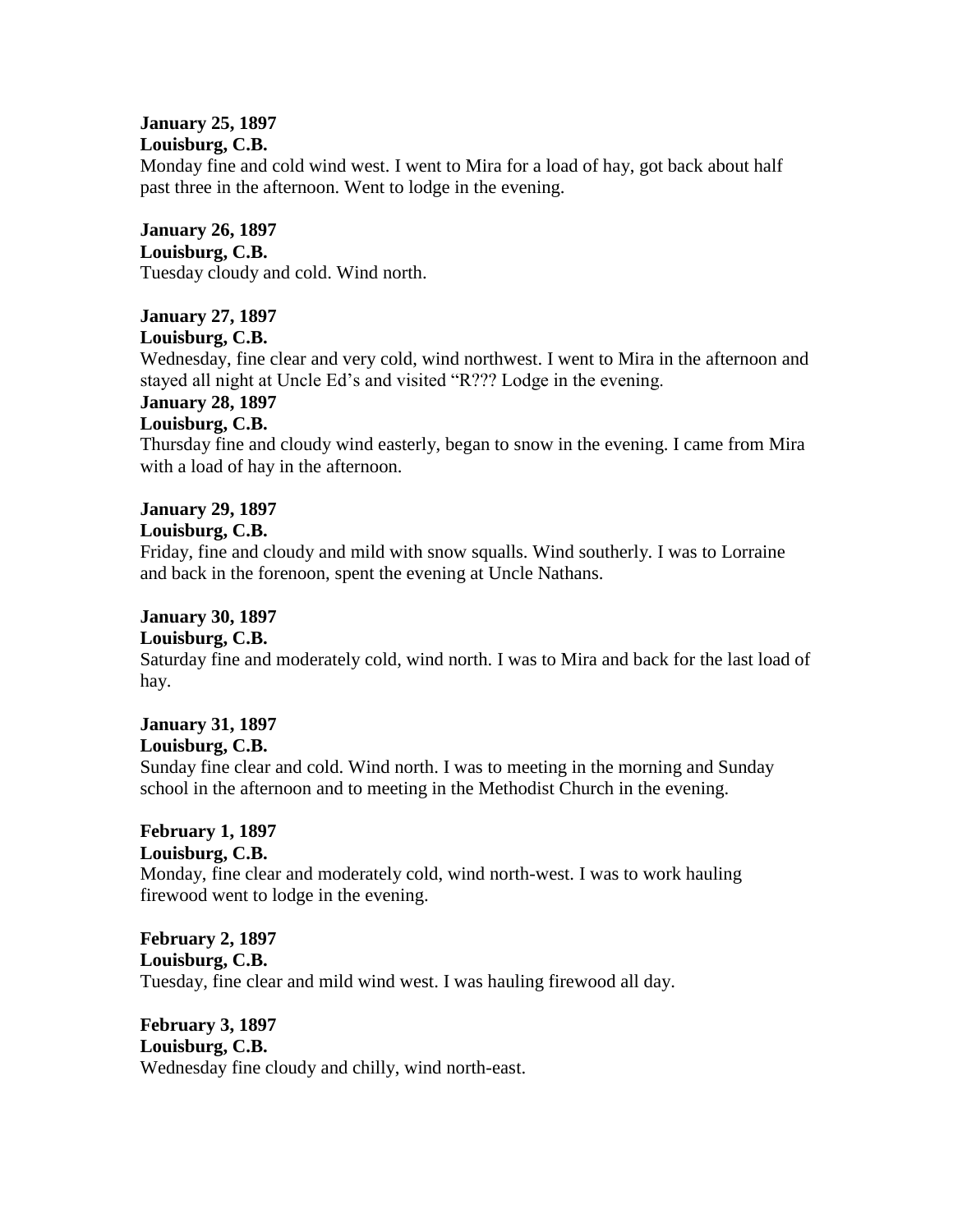# **February 4, 1897 Louisburg, C.B.**

Thursday fine clear and very cold wind, wind north. I spent the evening at Mc C???

## **February 5, 1897**

#### **Louisburg, C.B.**

Friday fine clear cold and windy. Wind north. Mr. John McDougall came here in the afternoon and stayed all night.

#### **February 6, 1897**

#### **Louisburg, C.B.**

Saturday fine clear and warm, wind west. I went to Salmon River for a visit.

# **February 7, 1897**

**Louisburg, C.B.**

Sunday fine and warm. I went to meeting in the morning.

# **February 8, 1897**

## **Louisburg, C.B.**

Monday, cloudy damp and misty, wind south-east. I went to Uncle John's and part of the day.

# **February 9, 1897**

#### **Louisburg, C.B.**

Tuesday, fine and mild, wind west. I came down from Salmon River. Wint came down with me for a visit. We went to meeting in the Presbyterian Church in the evening.

# **February 10, 1897**

#### **Louisburg, C.B.**

Wednesday fine clear and cold, wind north-west. I was down to Lorraine hauling poles for Uncle Will Cameron. Wind and I went to meeting in the Methodist Church in the evening.

#### **February 11, 1897 Louisburg, C.B.**

Thursday, fine clear and cold, wind north-west. I was to Lorraine hauling poles for Uncle Will Cameron. Wint and I went to meeting in the Presbyterian Church in the evening.

# **February 12, 1897 Louisburg, C.B.**

Friday fine clear and cold wind north-west. Wint and I were skating on the harbour in the afternoon, we went to meeting in the Methodist Church.

**February 13, 1897 Louisburg, C.B**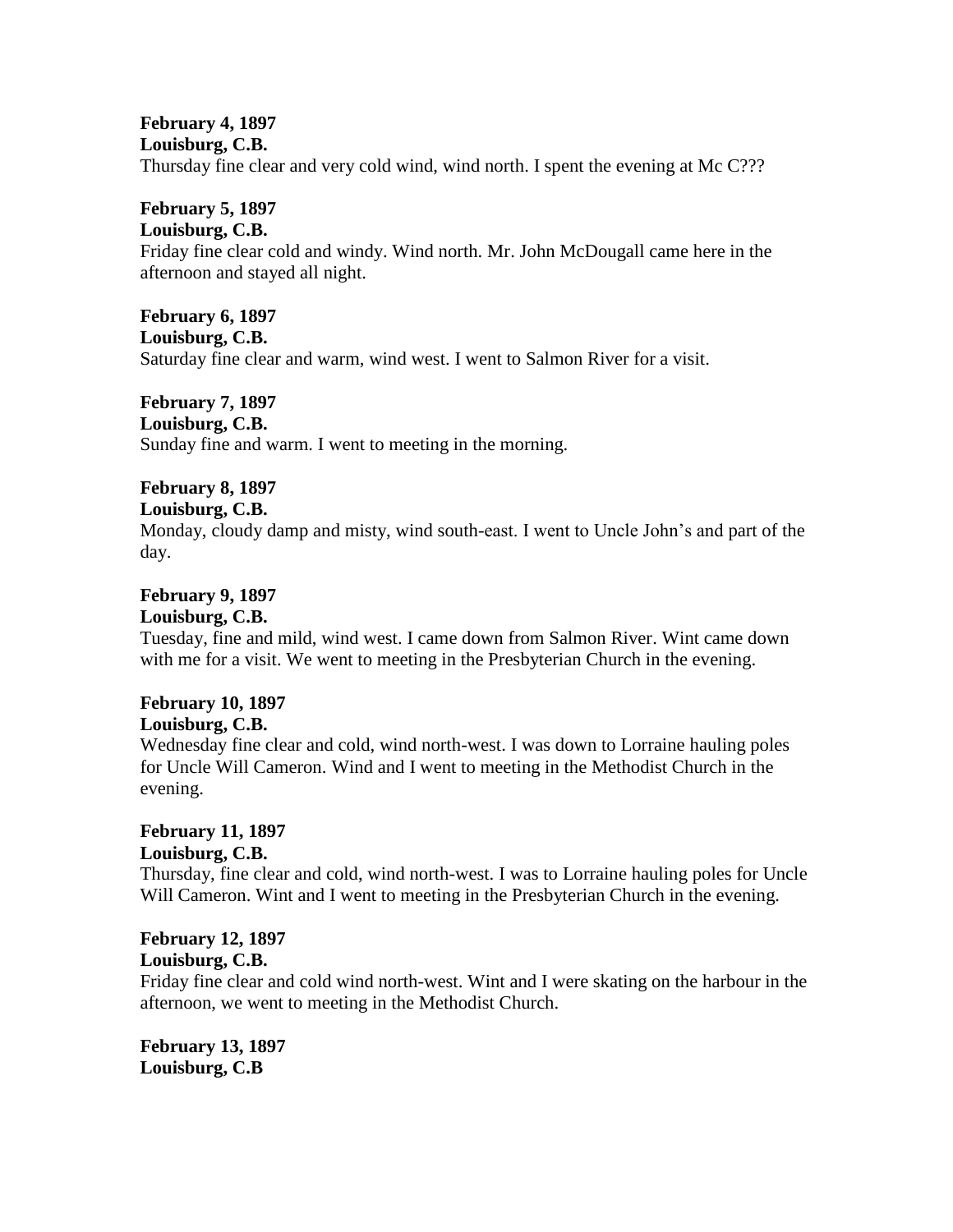Saturday fine clear and cold. Wind north-west. Wint started for Salmon River in the morning. I was skating on the harbour in the afternoon.

# **February 14, 1897**

**Louisburg, C.B**

Sunday fine clear and cold, wind northwest**.** I was to church morning and evening and Sunday School in the afternoon.

# **February 15, 1897**

**Louisburg, C.B**

Monday fine and moderately cold, wind north-west. I went to the hall in the evening but there were not enough to open Lodge.

# **February 16, 1897**

**Louisburg, C.B**

Tuesday fine cloudy and mild, wind west. I was skating on the harbour in the afternoon and evening.

# **February 17, 1897**

**Louisburg, C.B**

Wednesday fine clear and cold, wind north. I was to meeting in the Methodist Church in the evening.

# **February 18, 1897**

# **Louisburg, C.B**

Thursday fine and cold wind north. Aunt Ettie Spencer came here in the morning and spent the day and stayed all night.

# **February 19, 1897 Louisburg, C.B**

Friday, snowed all day, wind easterly. I went with Aunt Ettie to the train in the morning. I drove a man to Glace Bay and stayed there all night.

## **February 20, 1897 Louisburg, C.B**

Saturday fine and moderately cold, wind north west. I came from Glace Bay got home about 7 o'clock.

# **February 21, 1897 Louisburg, C.B**

Sunday fine and clear in the forenoon, clouded up in the evening and snowed during the night. I was to church morning and evening and Sunday School in the afternoon.

# **February 22, 1897 Louisburg, C.B**

Monday fine clear wind north-west, blowing and drifting. I went to Lodge in the evening.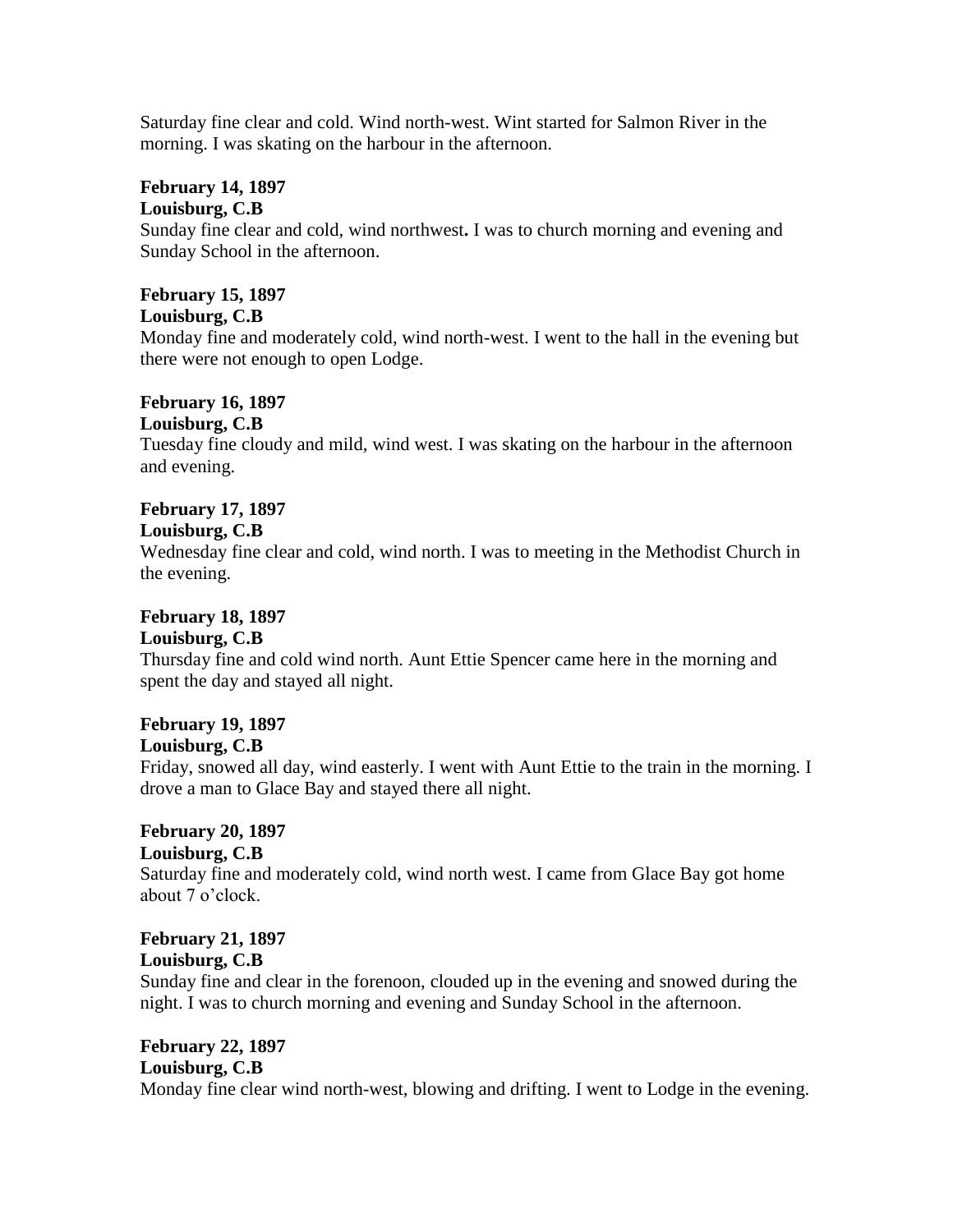**February 23, 1897 Louisburg, C.B** Tuesday, snowed and drifted all day, wind north-east.

**February 24, 1897 Louisburg, C.B** Wednesday fine and clear. Roads blocked with snow, wind north-west.

**February 25, 1897 Louisburg, C.B**

Thursday fine clear and mild, wind north-west, coming to the south in the evening. I was to meeting in the Methodist Church in the evening.

#### **February 26, 1897 Louisburg, C.B**

Friday snowed about 6 inches in the morning. Wind north-east. Cleared off about 10 o'clock. Fine and warm. Wind north-west. I visited the Juvenile Lodge in the afternoon. Went to meeting in the Methodist Church in the evening.

**February 27, 1897 Louisburg, C.B** Saturday fine and cloudy. Wind northerly.

# **February 28, 1897**

# **Louisburg, C.B**

Sunday fine and clear. Wind south-west, snow squalls in the evening. I was to church morning and evening and Sunday school in the afternoon.

**March 1, 1897**

**Louisburg, C.B**

Monday fine clear and very cold. Wind north-west. I was to Lodge in the evening.

# **March 2, 1897**

**Louisburg, C.B** Tuesday snowing and drifting in the forenoon, turned to rain in the afternoon wind southerly coming round to the north-west in the evening. I spent the evening at Mr. Mann's.

# **March 3, 1897 Louisburg, C.B**

Wednesday cloudy and dull in the morning. Began to snow about 12 0'clock, turned to rain in the afternoon. Wind southerly. I was down to Lorraine hauling wood for Uncle Will Cameron. Went to meeting in the Presbyterian Church in the evening.

**March 4, 1897**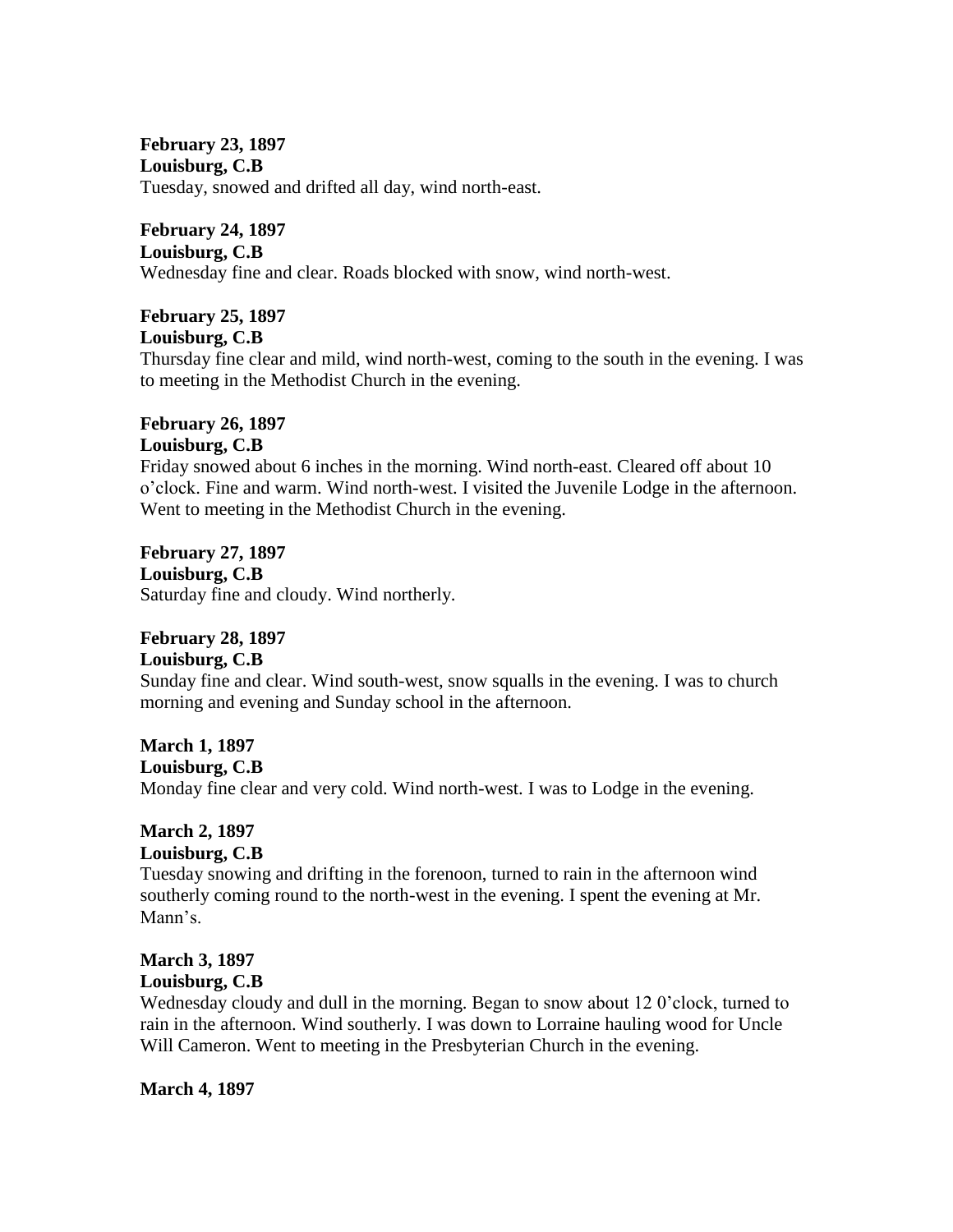## **Louisburg, C.B**

Thursday rained all day in the forenoon, cleared off in the afternoon, roads very slushy. Wind south coming around north-west in the evening.

## **March 5, 1897**

### **Louisburg, C.B**

Friday fine clear and cold, wind north-west. I was hauling coal in the afternoon.

# **March 6, 1897**

## **Louisburg, C.B**

Saturday snowed early in the morning, turned to rain. Cleared off in the afternoon. Wind southerly coming round to north-west in the evening. I was to church in the evening.

# **March 7, 1897**

#### **Louisburg, C.B**

Sunday fine clear and cold, wind north-west. I was to church morning and evening and Sunday school in the afternoon.

# **March 8, 1897**

#### **Louisburg, C.B**

Monday fine and clear, wind north-west in the forenoon, changing to south-west. I was to work cutting and hauling firewood. Went to Lodge in the evening.

# **March 9, 1897**

#### **Louisburg, C.B**

Tuesday fine and dull. Wind north-west. Snowed a little during the night. I was out to Stewarts Lake for a load of wood. Spent the evening at Uncle Nathan's.

# **March 10, 1897**

#### **Louisburg, C.B**

Wednesday rained moderately nearly all day. I was to meeting in the Methodist Church in the evening.

# **March 11, 1897**

# **Louisburg, C.B**

Thursday fine and mild and thawing wind north-west. I spent the evening at Mr. Skinners.

#### **March 12, 1897 Louisburg, C.B**

Friday fine and warm, thawing wind north-west. Clouded up in the evening the wind changed to south, rained during the night. I was to Stewarts Lake for a load of wood. Went to meeting in the Methodist Church in the evening.

**March 13, 1897 Louisburg, C.B**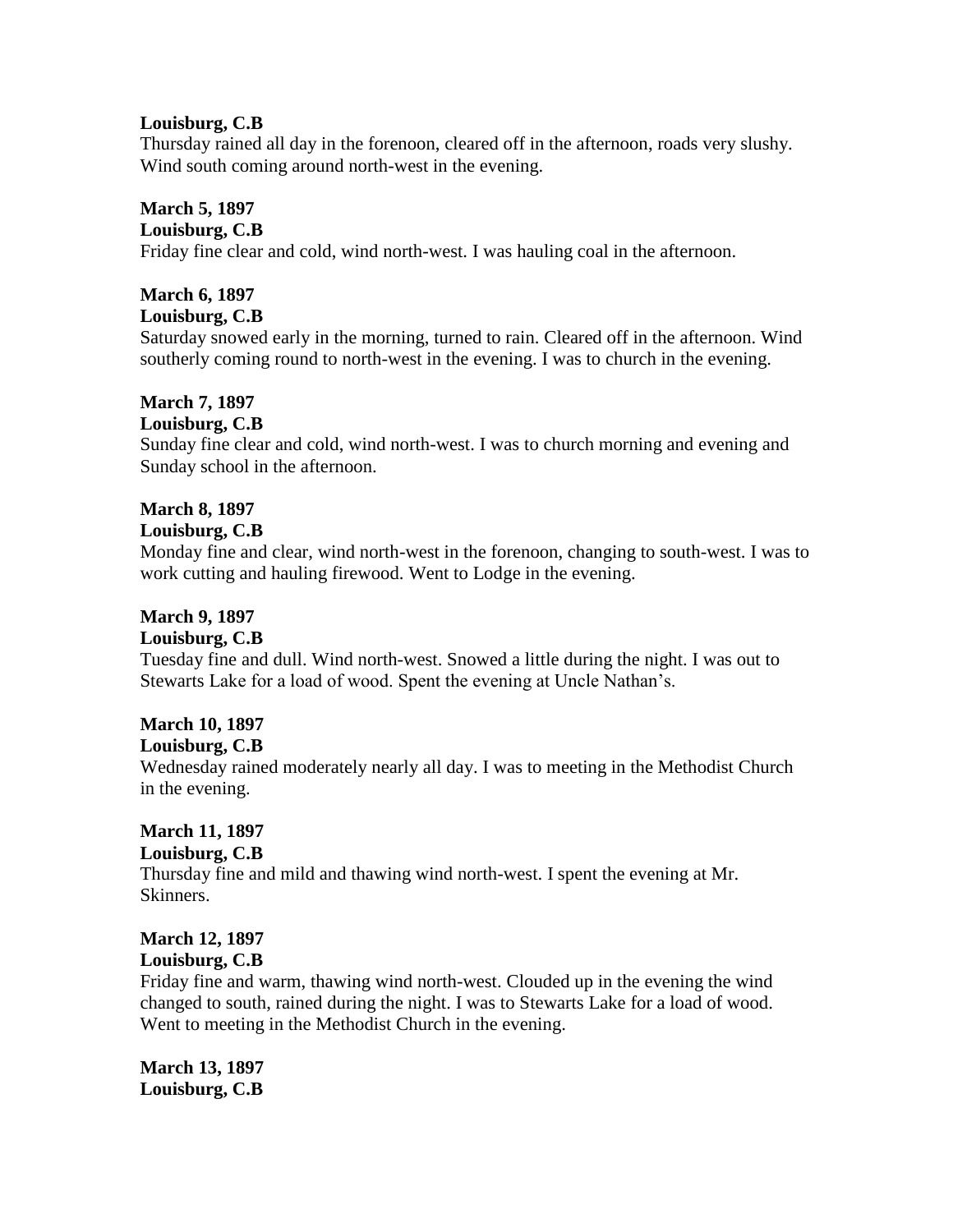Saturday rainy and foggy wind southerly, clear off in the afternoon, roads very slushy.

# **March 14, 1897 Louisburg, C.B**

Sunday fine and clear in the forenoon wind north-west, clouded up in the afternoon wind coming round easterly. Snowed clearing thru night. I was to meeting morning and evening and Sunday school in the afternoon.

# **March 15, 1897**

**Louisburg, C.B**

Monday snowing in the morning, wind northeast. Cleared off about 10 o'clock wind changing to north-west. I was to lodge in evening.

# **March 16, 1897**

**Louisburg, C.B**

Tuesday fine and very cold, blowing and drifting, wind north

# **March 17, 1897**

## **Louisburg, C.B**

Wednesday very cold. Blowing and drifting. Wind north. I was to meeting in the Presbyterian Church in the evening.

# **March 18, 1897**

#### **Louisburg, C.B**

Thursday fine and clear, wind north coming round to the south in the evening. Spent the evening at Mr. Staceys.

# **March 19, 1897**

**Louisburg, C.B**

Friday fine and clear, wind north-west. I was hauling wood from Stewarts Lake.

# **March 20, 1897**

#### **Louisburg, C.B**

Saturday fine and clear, wind north-east. Clouded up in the evening. I was down to Lorraine hauling for Uncle Will Cameron.

# **March 21, 1897**

#### **Louisburg, C.B**

Sunday fine clear and mild, wind northeast. I was to church morning and evening and Sunday school.

# **March 22, 1897**

# **Louisburg, C.B**

Monday cloudy and warm. Wind easterly. Mr. Baker stayed here all night on his way to Port Morien. I went to church in the evening.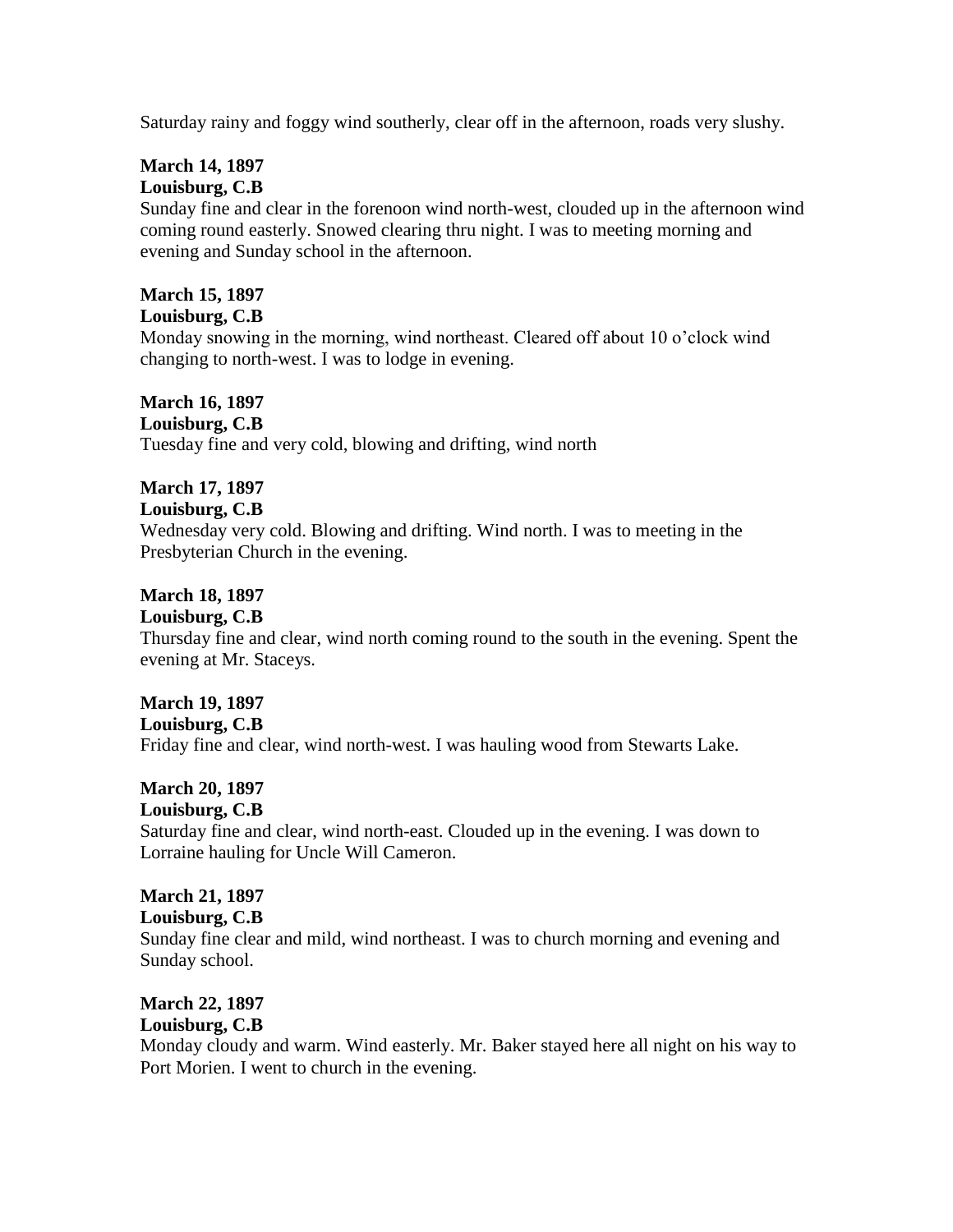# **March 23, 1897**

### **Louisburg, C.B**

Tuesday cloudy and dull snowing a little. Wind easterly. I spent the evening at Mr. Skinners.

## **March 24, 1897**

# **Louisburg, C.B**

Wednesday cloudy dull and chilly. Wind easterly. Harbour blocked with ice. I was out to Stewarts Lake after a stick to make sleigh runners. I went meeting in the Methodist Church in the evening.

# **March 25, 1897**

## **Louisburg, C.B**

Thursday rainy and misty in the morning. Cleared off in the afternoon, wind southerly. Mr. Baker came on his way to Gabarus from Port Morien and stayed all night.

# **March 26, 1897**

## **Louisburg, C.B**

Friday cloudy and dull with snow squalls. Wind south west. I drove Mr. Baker to Gabarus, and came back in the afternoon. I went to meeting in the Methodist Church in the evening.

## **March 27, 1897**

### **Louisburg, C.B**

Saturday fine, clear and cool wind north-west. I spent the evening at Mr. Lewis Dixon's.

# **March 28, 1897**

#### **Louisburg, C.B**

Sunday cloudy and chilly, wind north-east. I was to meeting in the Methodist Church in the morning and to the English Church in the evening.

# **March 29, 1897**

#### **Louisburg, C.B**

Monday fine clear and chilly, wind north. I went to lodge in the evening.

# **March 30, 1897 Louisburg, C.B**

Tuesday fine clear and cool. Wind north-west.

## **March 31, 1897**

#### **Louisburg, C.B**

Wednesday. Cloudy and chilly blowing hard from north-east. I was sick all day with the ear-ache.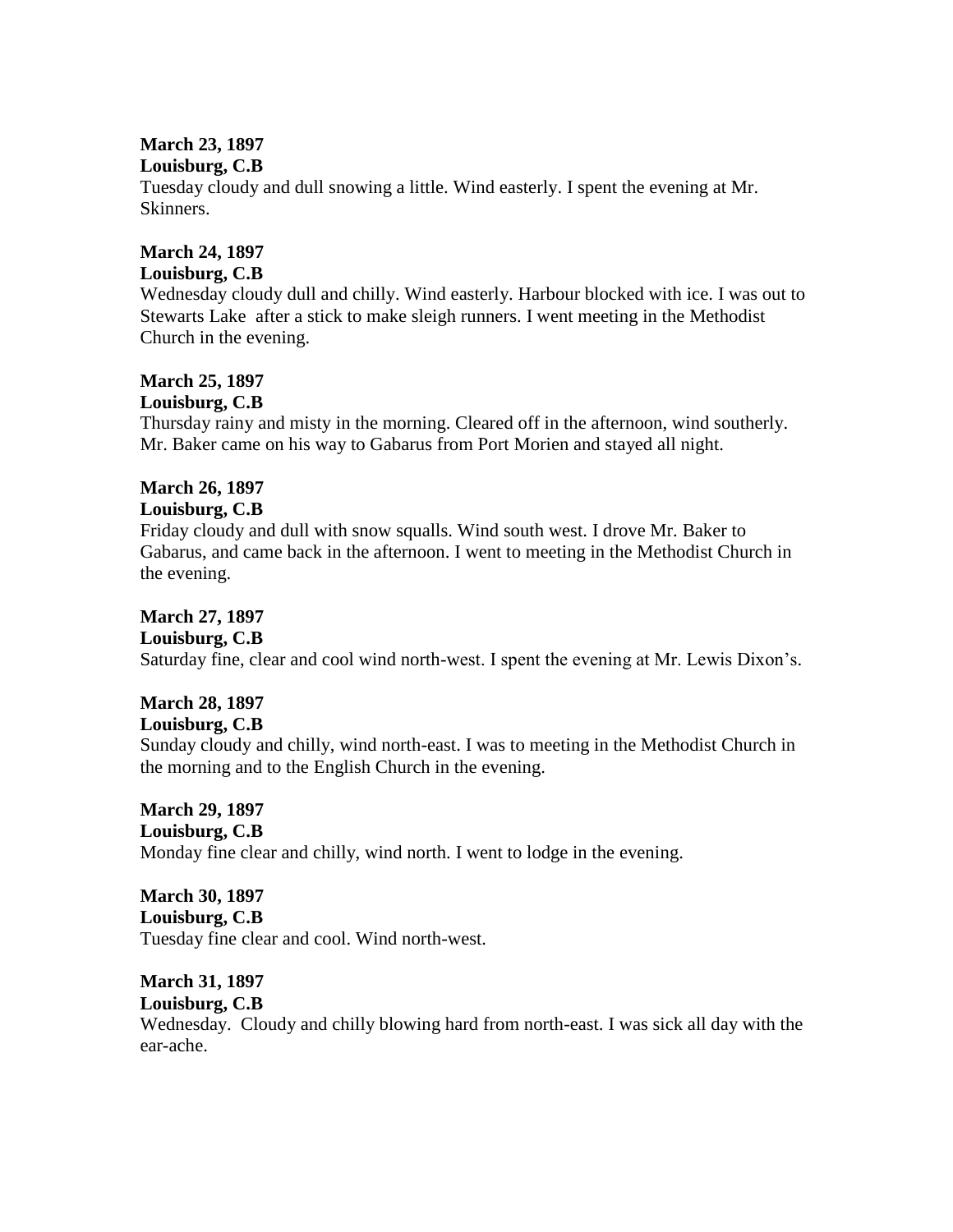**April 1, 1897 Louisburg, C.B.** Thursday fine and clear. Chilly. Wind north-west.

**April 2, 1897**

**Louisburg, C.B.** Friday cloudy and chilly with snow squalls. Wind north.

**April 3, 1897 Louisburg, C.B.** Saturday fine clear and chilly. Wind north.

**April 4, 1897 Louisburg, C.B.** Sunday fine clear and mild. Wind north-west.

### **April 5, 1897 Louisburg, C.B.**

Monday fine and mild, begun to rain in the evening. I was hauling out manure. I went to a political meeting in Mitchells Hall in the evening. Dr. McKay and John McCormick were the speakers.

**April 6, 1897 Louisburg, C.B.** Tuesday foggy and rainy, wind southerly. I went to Lodge in the evening.

# **April 7, 1897**

# **Louisburg, C.B.**

Wednesday cloudy dull and foggy, Wind south changing to northeast in the evening. I went to meeting in the evening.

# **April 8, 1897**

# **Louisburg, C.B.**

Thursday cloudy and dull with sleet, wind north-east. I went to a political meeting in the hall in the evening. Dr. Kendall and Alex Johnstone were the speakers.

# **April 9, 1897**

# **Louisburg, C.B.**

Friday cloudy dull and chilly. Wind easterly, begun to snow in the afternoon. I went to meeting in the Methodist Church in the evening.

# **April 10, 1897**

#### **Louisburg, C.B.**

Saturday cloudy and rainy. Roads very slushy, wind northeast. I spent the evening at Mr. Mitchells.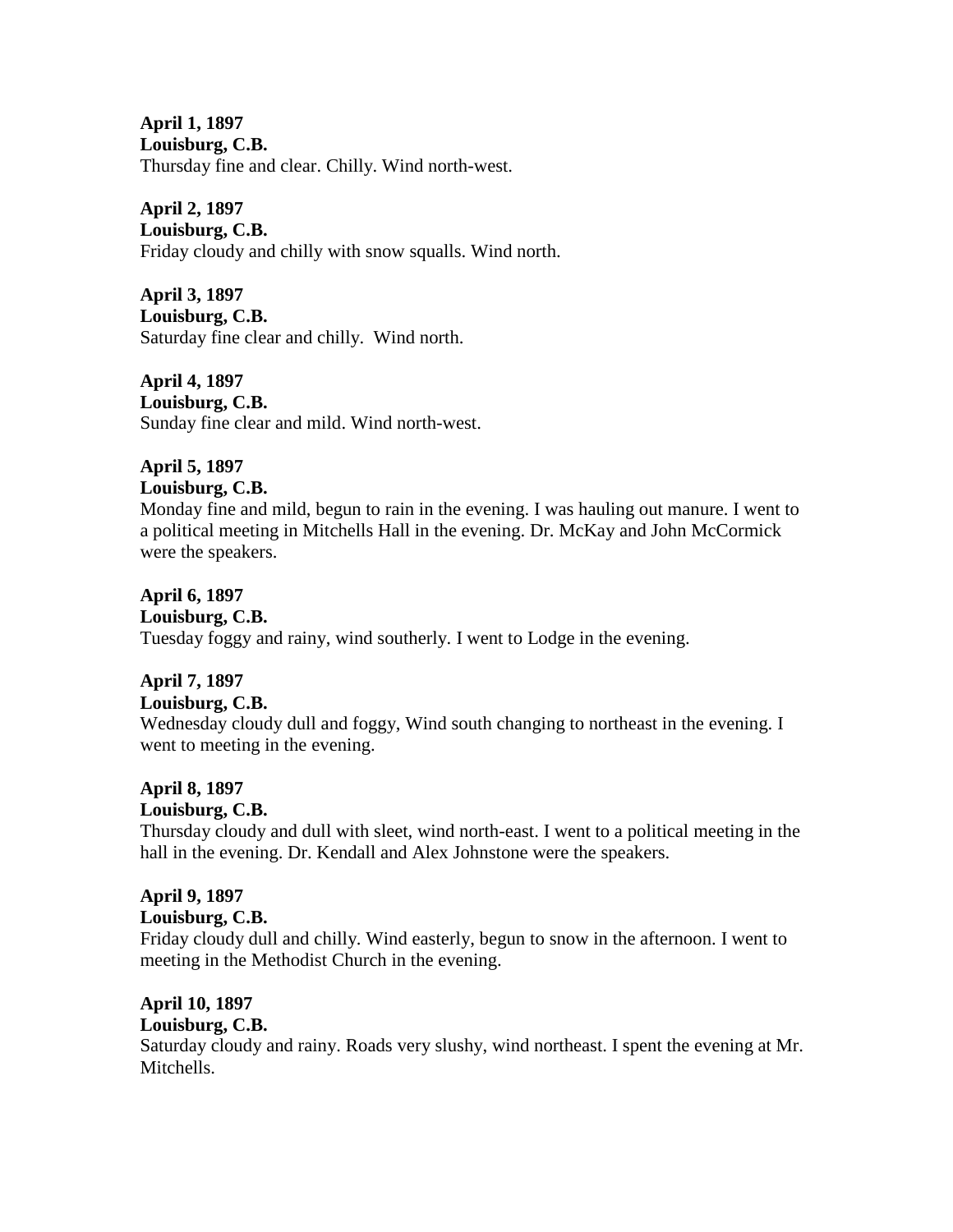#### **April 11, 1897 Louisburg, C.B.**

Sunday cloudy and dull. Wind north-east. Snowed in the afternoon and evening. I was to church morning and evening and to Sunday School in the afternoon.

# **April 12, 1897**

# **Louisburg, C.B.**

Monday fine clear and mild, wind north. I went to Lodge in the evening.

# **April 13, 1897**

#### **Louisburg, C.B.**

Tuesday fine clear and cold, wind north coming round to south-west. I spent the evening at Mr. Skinners.

# **April 14, 1897**

## **Louisburg, C.B.**

Wednesday cloudy, dull and rainy. I was to church in the evening.

# **April 15, 1897**

## **Louisburg, C.B.**

Thursday cloudy and foggy. Cleared off in the afternoon, wind southerly. I spent the evening at Uncle Nathen's.

# **April 16, 1897**

# **Louisburg, C.B.**

Friday (Good) rained nearly all day, wind southerly. I was to meeting in the Methodist Church in the evening.

# **April 17, 1897**

#### **Louisburg, C.B.**

Saturday fine and clear in the morning, clouded up in the afternoon, rained in the evening. I was to practice at Mr. Mitchell's in the evening.

# **April 18, 1897**

# **Louisburg, C.B.**

Sunday cloudy and foggy in the morning, cleared off in the afternoon fine and warm. I was to church morning and evening and Sunday school in the afternoon.

#### **April 19, 1897 Louisburg, C.B.**

Monday fine and clear, wind south-west. I went to Lodge in the evening.

#### **April 20, 1897 Louisburg, C.B.**

Tuesday cloudy and dull. Snowed in the evening. Wind north-east (Local election day). Dr Kendall and Alex Johnstone (Liberals) elected by a majority of [blank]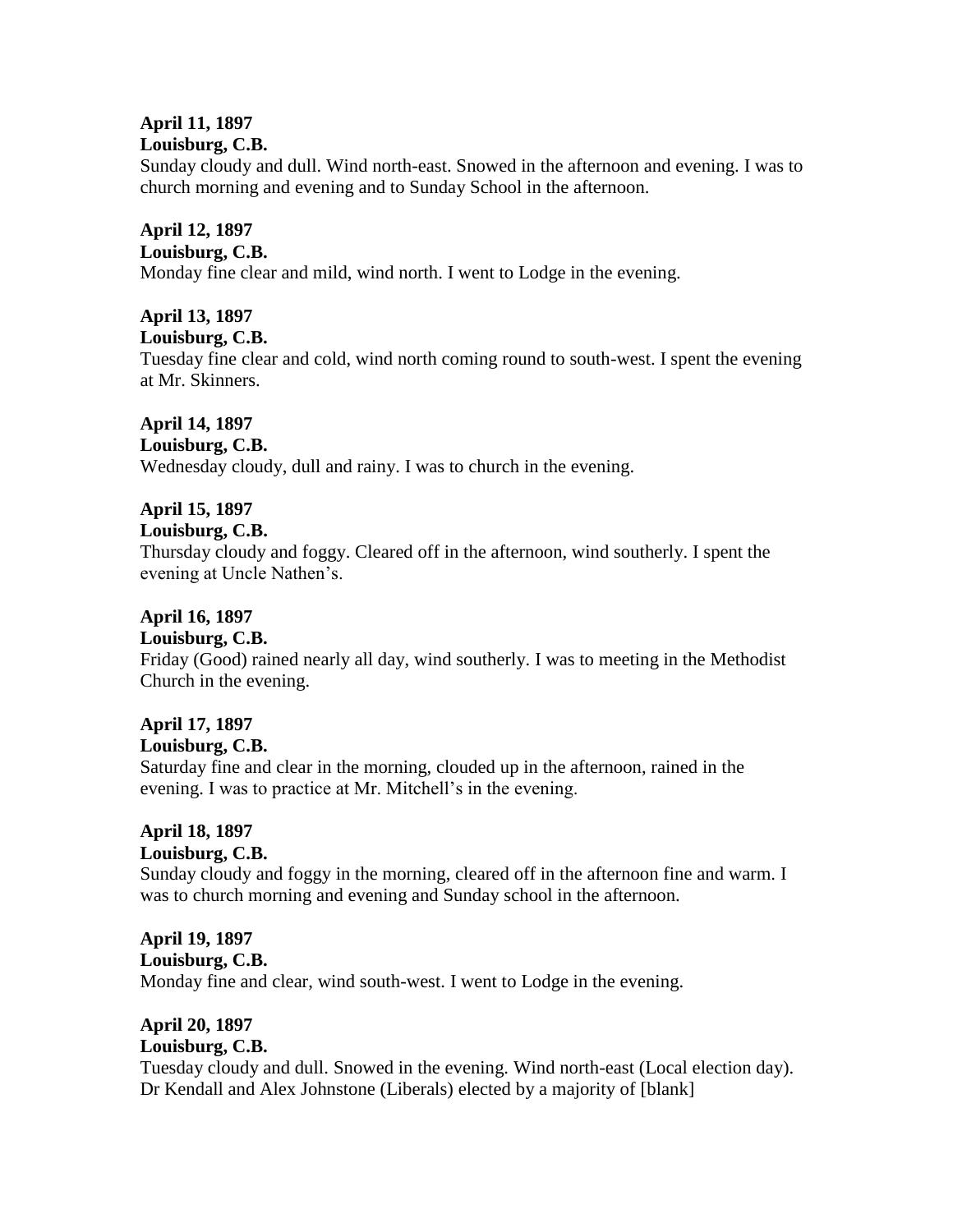# **April 21, 1897**

# **Louisburg, C.B.**

Wednesday fine clear and cold freezing all day in the shade. Ground partly covered with snow. I was to church in the evening.

## **April 22, 1897 Louisburg, C.B.**

Thursday fine clear and cool, wind south-west. I spent the evening at Uncle Nathans.

# **April 23, 1897 Louisburg, C.B.** Friday fine, clear and windy. Wind south-west. I went to meeting in the evening.

# **April 24, 1897**

## **Louisburg, C.B.**

Saturday fine and clear. Wind north-west. I was to work with Uncle Nathan. Went to practice in the evening.

# **April 25, 1897**

#### **Louisburg, C.B.**

Sunday fine clear and warm, wind southerly clouded up in the evening. I was to meeting in the Methodist church morning and evening. I went to Lorraine in the afternoon.

#### **April 26, 1897 Louisburg, C.B.**

Monday cloudy and foggy, wind southerly. I was to Lodge in the evening.

# **April 27, 1897**

**Louisburg, C.B.**

Tuesday cloudy and foggy. Wind southerly. Wint came down from Salmon River. We spent the evening at Uncle Nathans.

#### **April 28, 1897 Louisburg, C.B.**

Wednesday cloudy and foggy, wind northerly. I went to Salmon River.

#### **April 29, 1897 Salmon River, C.B.** Thursday rained nearly all day, wind southerly.

**April 30, 1897 Salmon River, C.B.** Friday cloudy and dull and warm wind northerly.

**May 1, 1897**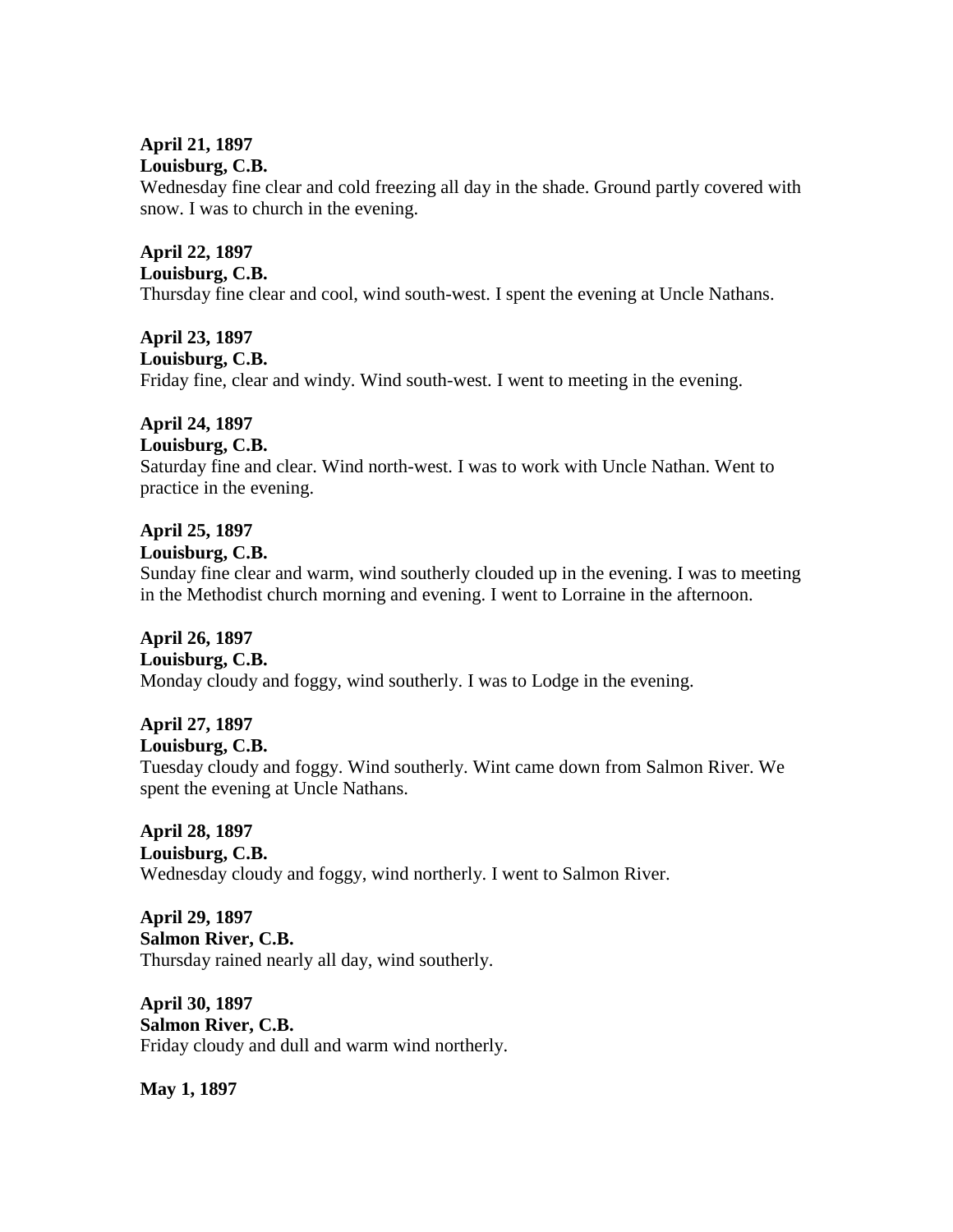**Salmon River C.B.** Saturday cloudy dull and chilly. Wind northeast.

**May 2, 1897 Salmon River C.B.** Sunday, fine clear and warm. Wind south west. I spent the afternoon at Uncle John's

**May 3, 1897 Salmon River C.B.** Monday fine and cloudy. We began sowing oats in the afternoon.

**May 4, 1897 Salmon River C.B.** Tuesday fine and clear, wind north-east

**May 5, 1897 Salmon River C.B.** Wednesday cloudy dull and rainy, wind easterly.

**May 6, 1897 Salmon River C.B.** Thursday cloudy and chilly, wind north-east, began to hail and rain in the evening, snowed during the night.

**May 7, 1897 Salmon River C.B.** Friday snowing and cold, wind north-east. We were fencing in the afternoon.

**May 8, 1897 Salmon River C.B.** Saturday snowing and cold**.** Wind north. We began planting in the afternoon**.**

**May 9, 1897 Salmon River C.B.** Sunday fine cloudy and cool, wind north. I spent the day at Caleb's.

**May 10, 1897 Salmon River C.B.** Monday fine and cold, wind south-west.

**May 11, 1897 Salmon River C.B.** Monday fine and cold. Wind south-west.

**May 12, 1897 Salmon River C.B.**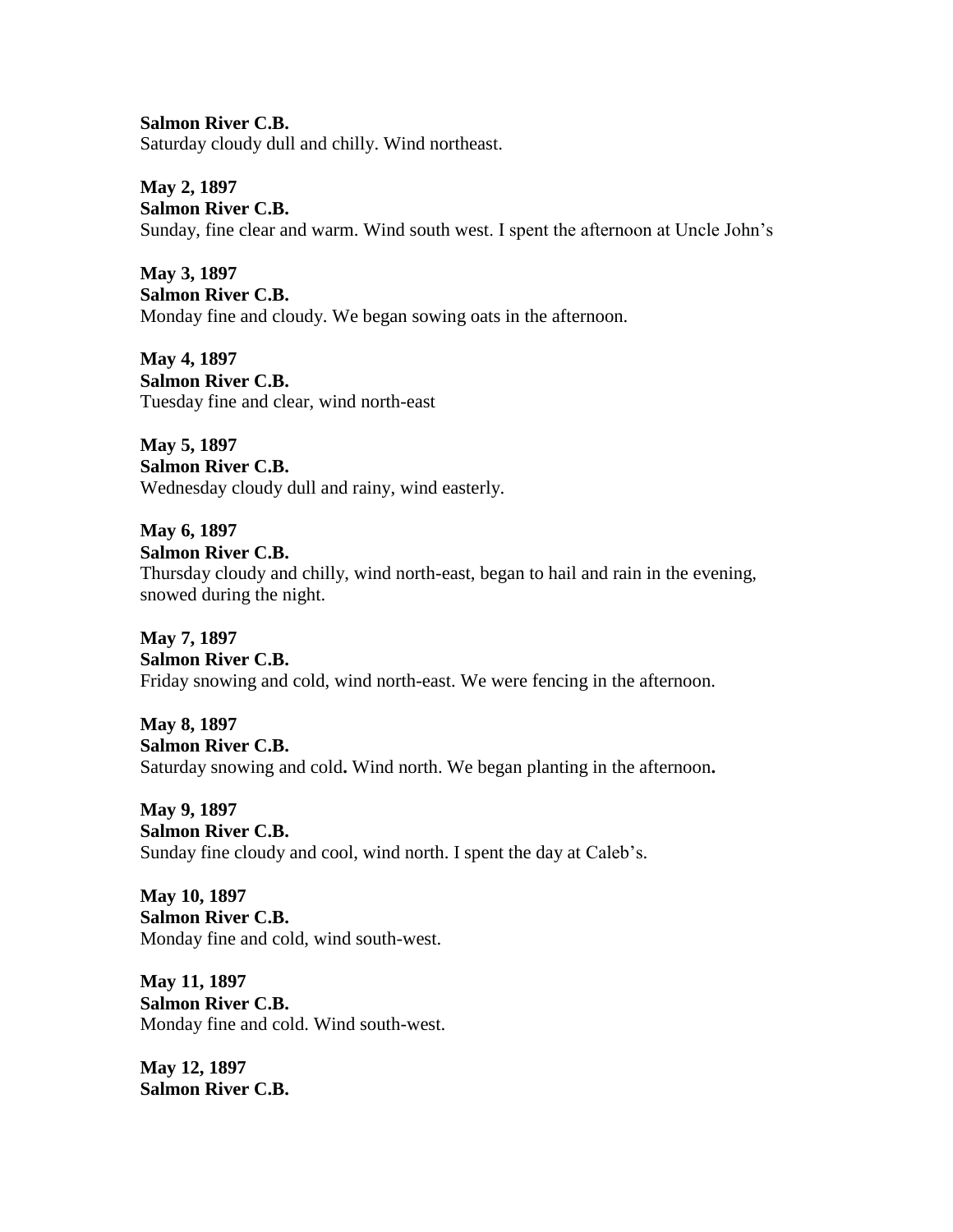Wednesday fine. Wind south.

**May 13, 1897 Salmon River C.B.** Thursday fine and cloudy. Wind southerly, rained during the night.

**May 14, 1897 Salmon River C.B.** Friday cloudy and dull and misty. Wind southerly.

**May 15, 1897 Salmon River C.B.** Saturday cloudy and dull. Wind southerly. We began planting in the ploughed land.

## **May 16, 1897**

#### **Salmon River C.B.**

Sunday, cloudy dull and warm, rained in the evening. I was to meeting morning and evening and spent the afternoon at Clifford's.

#### **May 17, 1897 Salmon River C.B.**

Monday cloudy and warm, rained in the afternoon. Wind southerly. Mr. Baker came here and spent the afternoon. I went to the Post Office in the evening.

# **May 18, 1897**

#### **Salmon River N.S.**

Tuesday cloudy and dull in the morning, cleared off. Fine and warm, clouded up in the afternoon and rained. Wind southerly.

**May 19, 1897 Salmon River N.S.** Wednesday fine clear and warm, wind north-west.

**May 20, 1897 Salmon River N.S.** Thursday cloudy and dull wind south-west.

**May 21, 1897 Salmon River N.S.** Friday cloudy and dull, wind south-west.

**May 22, 1897 Salmon River N.S.** Saturday rained all day. Wind southerly changing to north-east in the evening.

**May 23, 1897**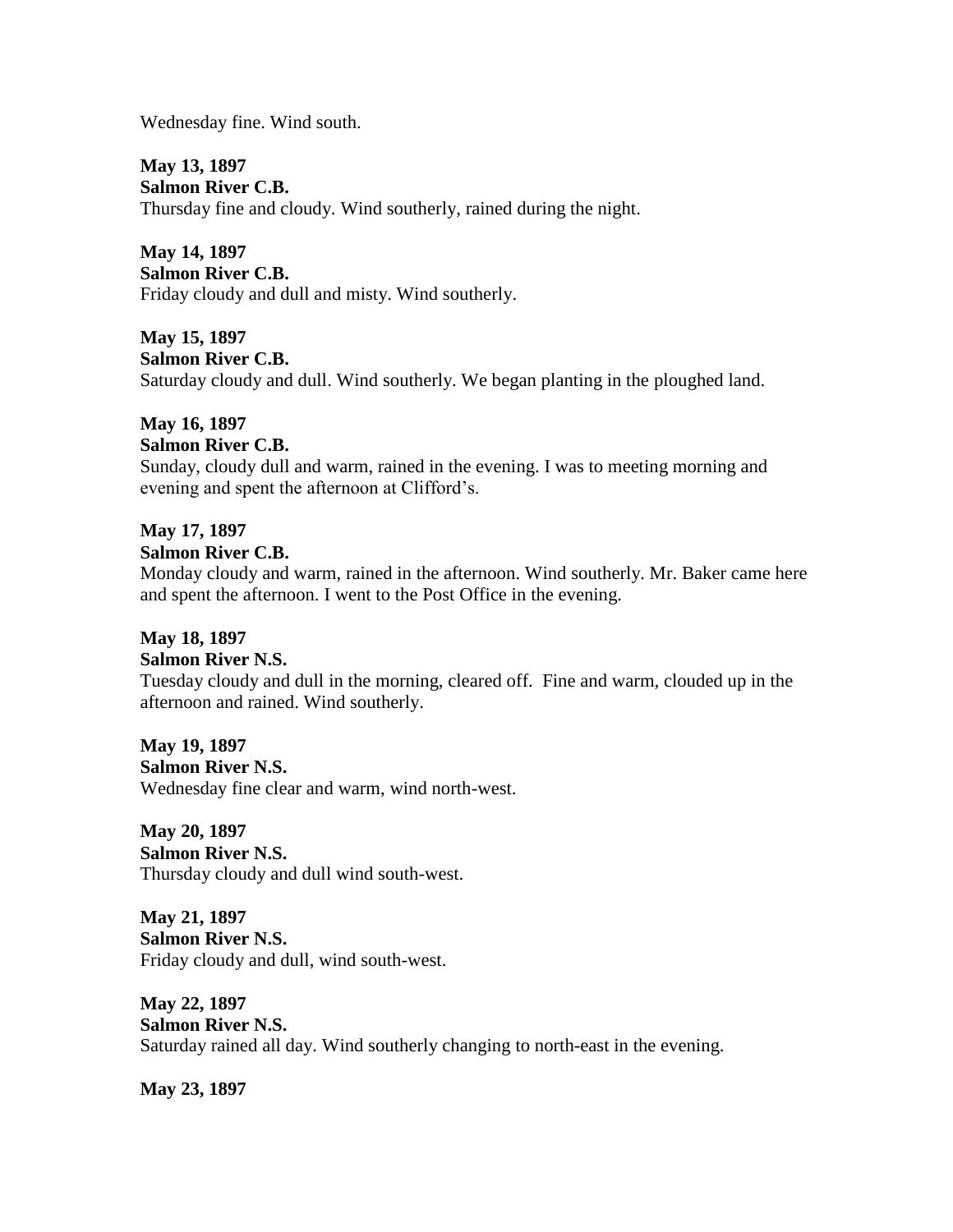#### **Salmon River N.S.**

Sunday, fine and clear. Wind north-west. I went to Caleb's in the afternoon. Allie and Charlie came here and spent the evening.

**May 24, 1897 Salmon River N.S.** Monday fine clear and warm, wind southerly.

**May 25, 1897 Salmon River N.S.** Tuesday fine and warm, wind south-west. I went to Sydney and back with Uncle John.

**May 26, 1897 Salmon River N.S.** Wednesday cloudy dull and showers. Wind southerly.

**May 27, 1897 Salmon River N.S.** Thursday cloudy and dull and showery. Wind south.

**May 28, 1897 Louisburg N.S.**

Friday fine and warm in the forenoon. Showery in the afternoon. Wind south. I came to Louisburg from Salmon River. Wint drove me part of the way and I walked the rest arriving here about half past eight.

**May 29, 1897 Louisburg N.S.** Saturday fine and cool wind south-west. I spent the evening at Uncle Nathans.

**May 30, 1897 Louisburg N.S.** Sunday fine and warm, wind west. I was to church morning and evening.

**May 31, 1897 Louisburg N.S.** Monday cloudy dull and showery. Wind southerly. I was to Lodge in the evening.

**June 1, 1897 Louisburg N.S.**

Tuesday cloudy and rainy in the forenoon wind south, cleared off in the afternoon fine and warm. Wind south-west. I was to work with Uncle Nathan in the afternoon, hauling stone.

**June 2, 1897 Louisburg N.S.**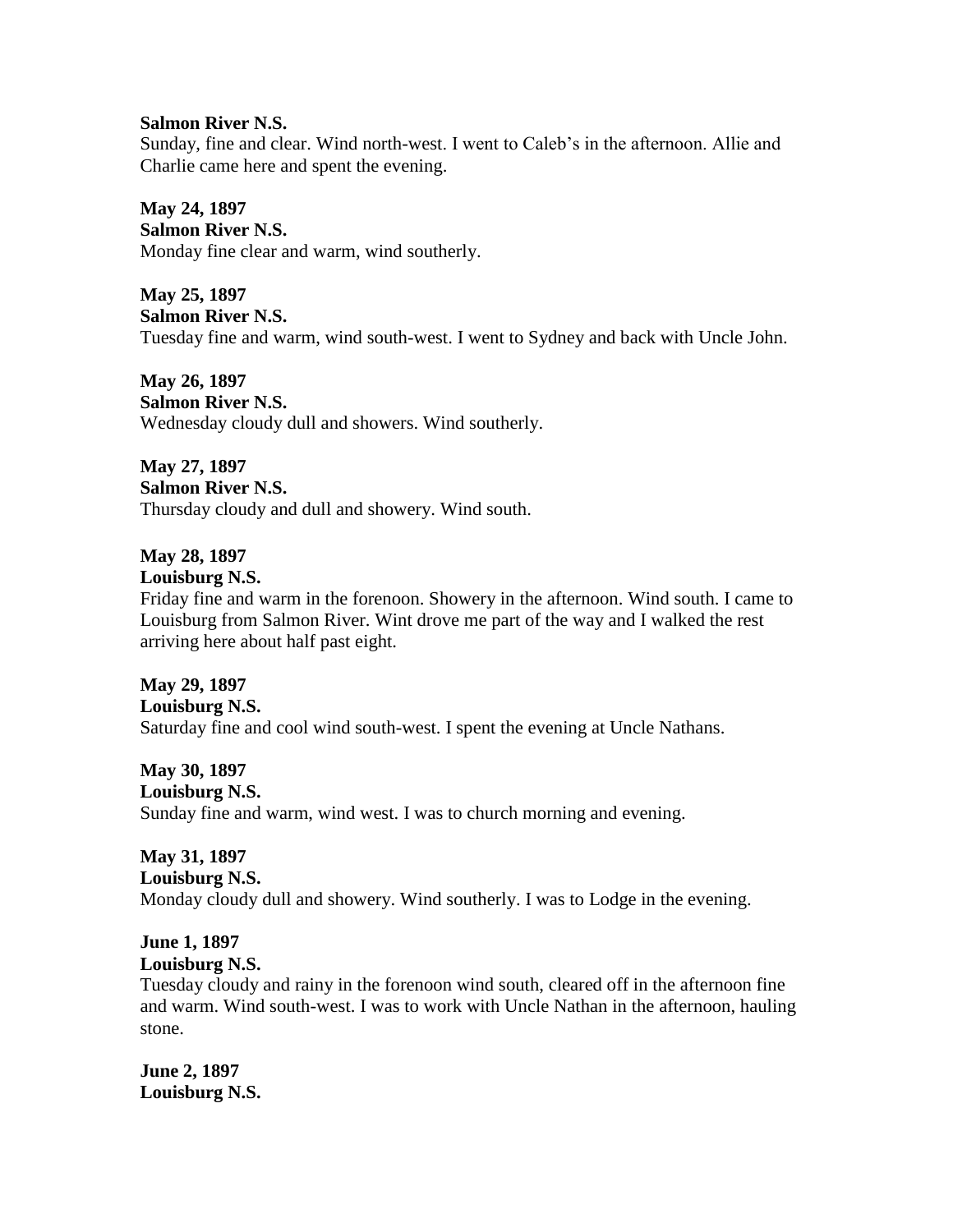Wednesday cloudy and showery in the forenoon, cleared off in the afternoon. Wind north. I was to church in the evening.

**June 3, 1897 Louisburg N.S.** Thursday fine and clear, wind north west. I was to work planting potatoes.

**June 4, 1897 Louisburg N.S.** Friday fine clear and cool. Wind north. I was to meeting in the Methodist Church in the evening.

**June 5, 1897 Louisburg N.S.** Saturday fine and clear.

**June 6, 1897 Louisburg N.S.** Sunday fine, clear and cool. I was to church morning and evening and Sunday School in the afternoon.

**June 7, 1897 Louisburg N.S.** Monday fine and clear. Begun working on the pier.

**June 8, 1897 Louisburg N.S.** Tuesday fine and clear. Wind south-west.

**June 9, 1897 Louisburg N.S.** Wednesday fine and clear and very warm. Wind westerly.

**June 10, 1897 Louisburg N.S.** Thursday fine and cloudy, foggy in the evening.

**June 11, 1897 Louisburg N.S.** Friday cloudy and dull, rained in the evening. Wind east.

**June 12, 1897 Louisburg N.S.** Saturday rained all day. Wind north-east.

**June 13, 1897**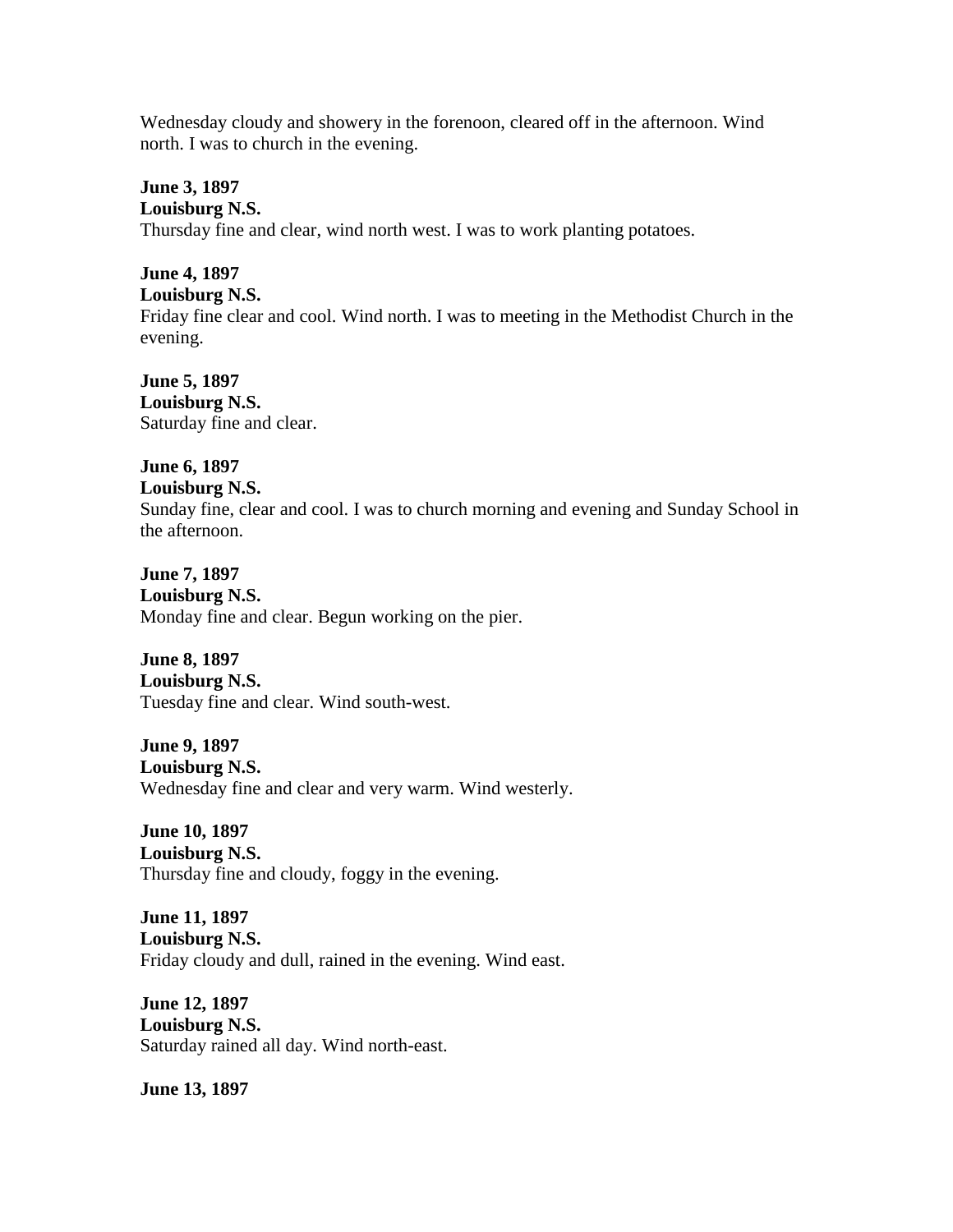#### **Louisburg N.S.**

Sunday cloudy and cold. Wind east. I was to church morning and evening and Sunday School in the afternoon**.**

**June 14, 1897 Louisburg N.S.** Monday, cloudy dull and raining. Wind easterly. I was to Lodge in the evening.

**June 15, 1897 Louisburg N.S.** Tuesday cloudy and dull. Wind north-west.

**June 16, 1897 Louisburg N.S.** Wednesday cloudy and dull in the morning, cleared off in the afternoon. Wind southwest. I went boating in the afternoon out to Stewarts Lake.

**June 17, 1897 Louisburg N.S.** Thursday cloudy and dull.

**June 18, 1897 Louisburg, N.S.** Friday fine and clear. Wind west. I was to work with Uncle Nathan.

**June 19, 1897 Louisburg N.S.** Saturday fine and clear. Wind south-west.

**June 20, 1897 Louisburg N.S.** Sunday fine and clear, wind south-west. I was to church morning and evening.

**June 21, 1897 Louisburg N.S.** Monday rained and blowed all day. Wind south-west.

**June 22, 1897 Louisburg N.S.** Tuesday fine and clear, wind west. I went to Sydney to attend the Queen's Diamond Jubilee celebration and came back in the evening.

**May 30, 1899 Louisburg N.S.**